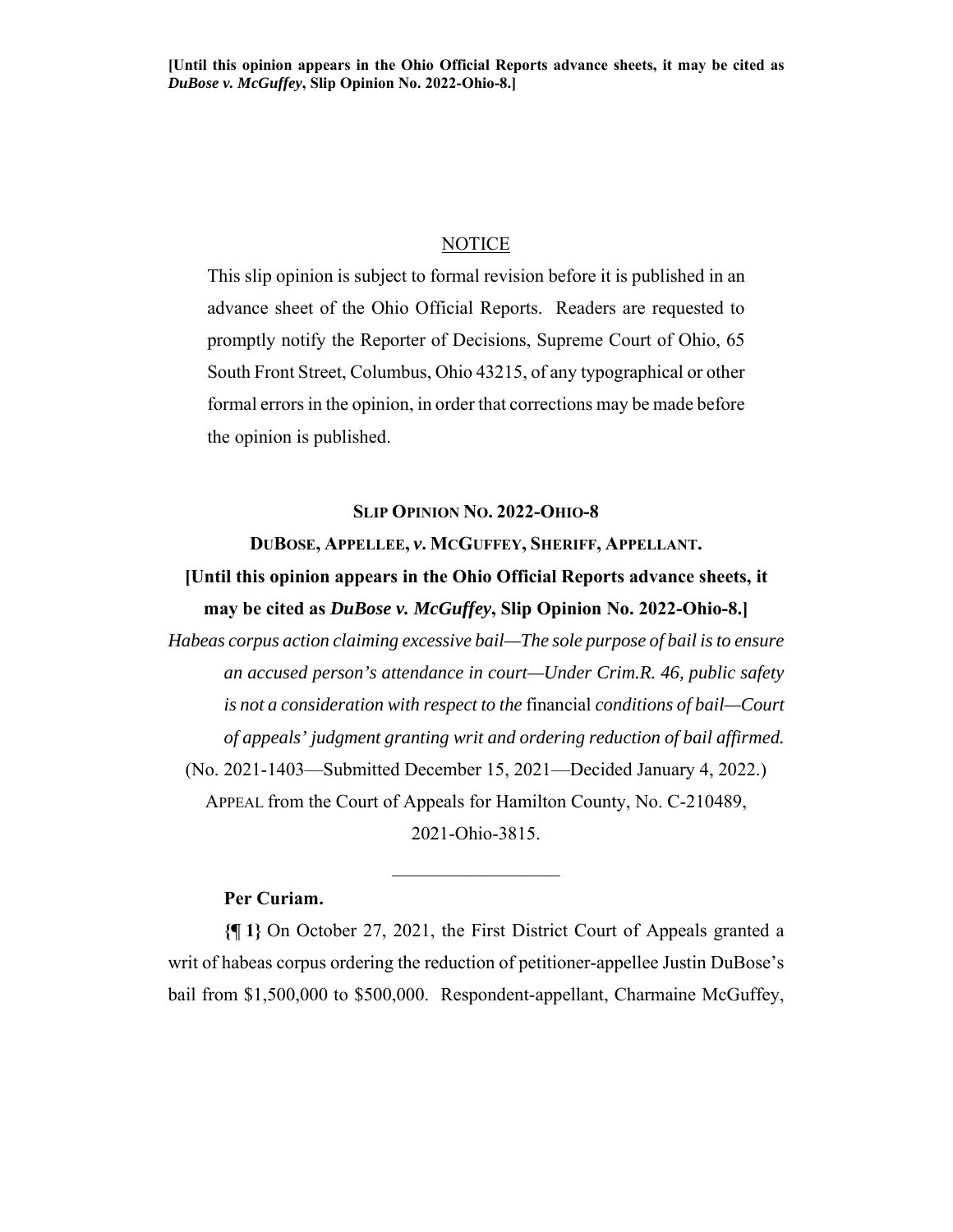Hamilton County sheriff (hereafter, "the state"), has appealed from that judgment. For the reasons set forth herein, we affirm the judgment of the court of appeals.

# **I. Background**

**{¶ 2}** On July 18, 2020, Shawn Green was killed in an alleged robbery in Hamilton County. DuBose and a codefendant, Jamie Shelton, were charged with the crime. DuBose was indicted on two counts of murder, one count of aggravated robbery, and one count of aggravated burglary in case No. B 2005815-B. He was arrested in Las Vegas, Nevada, and returned to Ohio after waiving extradition.

**{¶ 3}** On November 5, 2020, a bail hearing took place in the Hamilton County Municipal Court. DuBose's attorney requested a "reasonable" bail, based on DuBose's limited financial means, ties to the community, and lack of a significant criminal record. The state asked for a bail amount of \$1,500,000, to match the bail amount that a different judge had set for DuBose's codefendant. In support of the bail amount, the state asked the judge to consider the circumstances of the crime (Green was shot in the head after intruders—allegedly DuBose and Shelton—entered a home to rob its owner of marijuana) as well as the fact that DuBose allegedly fled to Nevada after the crime. The court set a bail of \$750,000 on the murder charge and a separate \$750,000 bail on the aggravated-robbery charge.

**{¶ 4}** On January 26, 2021, DuBose filed a motion for a bail reduction in the Hamilton County Court of Common Pleas. A hearing on the motion was held on February 23, 2021. DuBose emphasized his limited resources, as well as his ties to the community and lack of a felony record, while the state again focused on the circumstances of the crime and DuBose's alleged flight risk. At the close of the hearing, the trial court stated:

[T]he Court cannot ignore the serious nature of this offense and alleged conduct that I just heard about fleeing the state.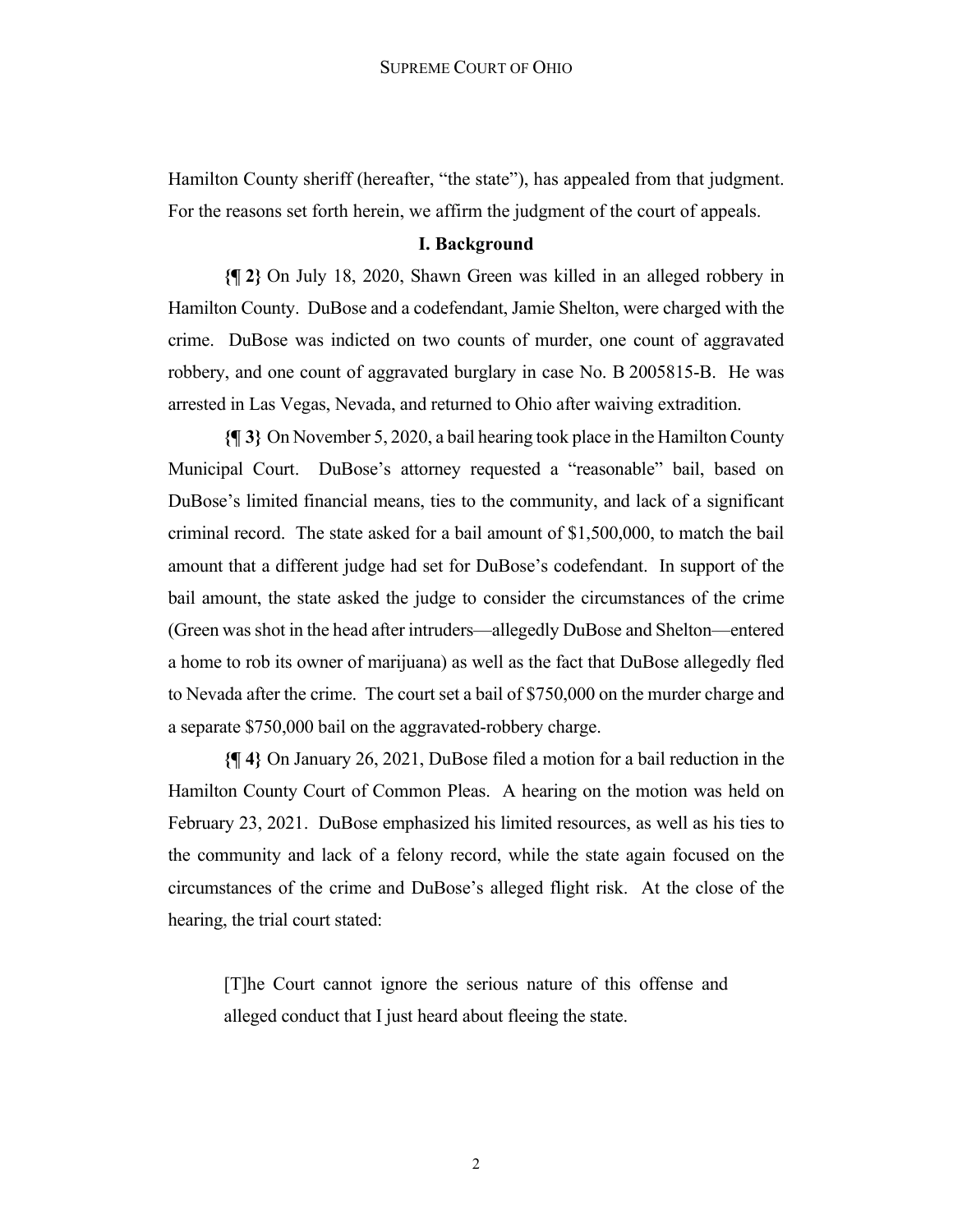So given all of that, I do think that \$1.5 million is an excessive bond, but I am going to reduce it.

The court then reduced the bail to \$500,000.

**{¶ 5}** The next day, however, the trial court restored the original bail amount because the court had failed to notify the victim's family of the bail hearing, as required by Marsy's Law, Article I, Section 10a, Ohio Constitution. On February 26, the parties again appeared before the trial court for a hearing on DuBose's motion for a bail reduction. The state presented new evidence—a photograph posted on Facebook showing DuBose with multiple firearms. The victim's grandmother was present for the second hearing. She told the trial court, "I would like you to keep his bond where it was. We don't feel safe with him out on bond." She also reported that her daughter, the victim's mother, would be "scared to death if he gets out." The trial court concluded, "This additional information that I've received today changes the consideration that I had the other day." The court therefore overruled the motion to reduce the bail amount.

**{¶ 6}** On June 28, DuBose filed a second motion to reduce bail. On August 12, at the hearing on the motion, DuBose presented evidence that he had traveled commercially to Las Vegas, stayed in hotels under his own name, and posted updates about his whereabouts on Instagram, all to refute the suggestion that his trip to Las Vegas constituted flight. The state, on the other hand, offered a report from the Las Vegas police regarding DuBose's arrest. According to the state, the report indicates that when the police in Las Vegas initially approached DuBose (on an unrelated matter), he provided a counterfeit California identification card for "Kevin Polanski" and claimed to be Polanski.

**{¶ 7}** The trial court denied the second motion to reduce bail. It based its decision on three factors. First, the trial court noted that DuBose is facing serious criminal charges that will carry "significant mandatory prison time" if he is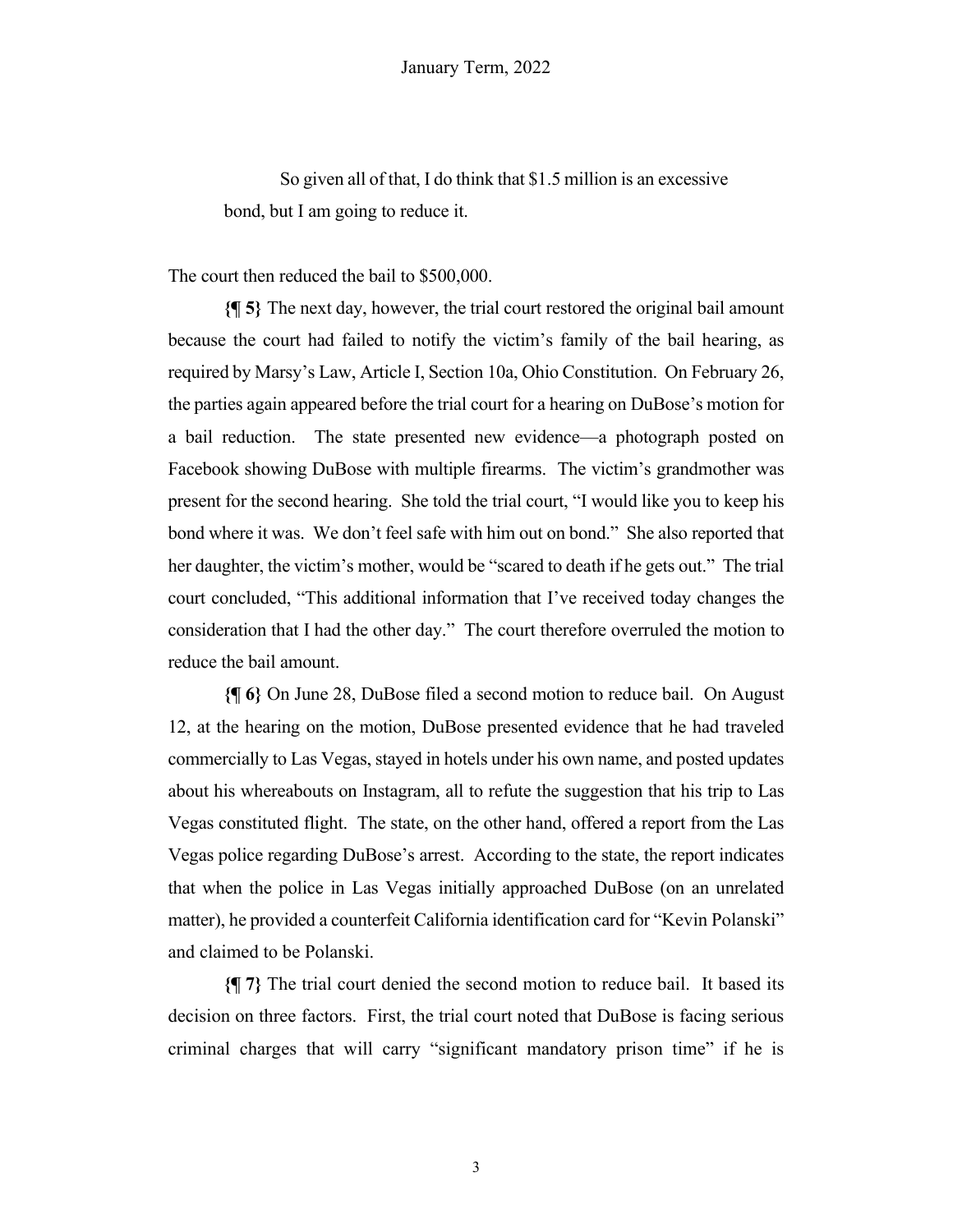convicted. Second, the trial court "placed a lot of weight on" the statements of the victim's family member and "more importantly, the sentiment and the fear that the family member had." And third, the trial court observed that there is "no reasonable" reason to use a fake identity," which DuBose had allegedly done in Las Vegas. In its decision, the trial court gave no weight to the state's allegation that DuBose had *fled* to Las Vegas. And the court discounted the state's argument that the possibility of future charges against DuBose in Las Vegas might make him unavailable for trial in this case.

**{¶ 8}** On September 22, DuBose filed a petition for a writ of habeas corpus in the First District. After the state filed a response to the petition, the court of appeals granted the writ. The court of appeals held that bail in the amount of \$1,500,000 was excessive because it did not take into consideration DuBose's financial resources, as required by Crim.R.  $46(C)(4)$ . 2021-Ohio-3815 at  $\P$  27. As the court of appeals noted, the state did not dispute DuBose's claim that he and his family were unable to afford the \$1,500,000 bail. *Id.* at ¶ 19. In the view of the court of appeals, "DuBose's high bail was effectively a denial of bail, without the trial judge making any of the required statutory findings" to hold a defendant without bail. *Id*. at ¶ 26. The court therefore granted DuBose's petition and reduced his bail to \$500,000, no 10 percent bond, but added several nonfinancial conditions, including that DuBose would be subject to 24-hour lockdown enforced by electronic monitoring, he could have no direct or indirect contact with the victim's family, and he had to surrender his passport. *Id.* at ¶ 29.

**{¶ 9}** The state appealed.

#### **II. Analysis**

## *A. Legal background*

**{¶ 10}** "Bail is security for the appearance of an accused to appear and answer to a specific criminal  $***$  charge  $***$ ." R.C. 2937.22(A). All persons are "bailable by sufficient sureties, except for a person who is charged with a capital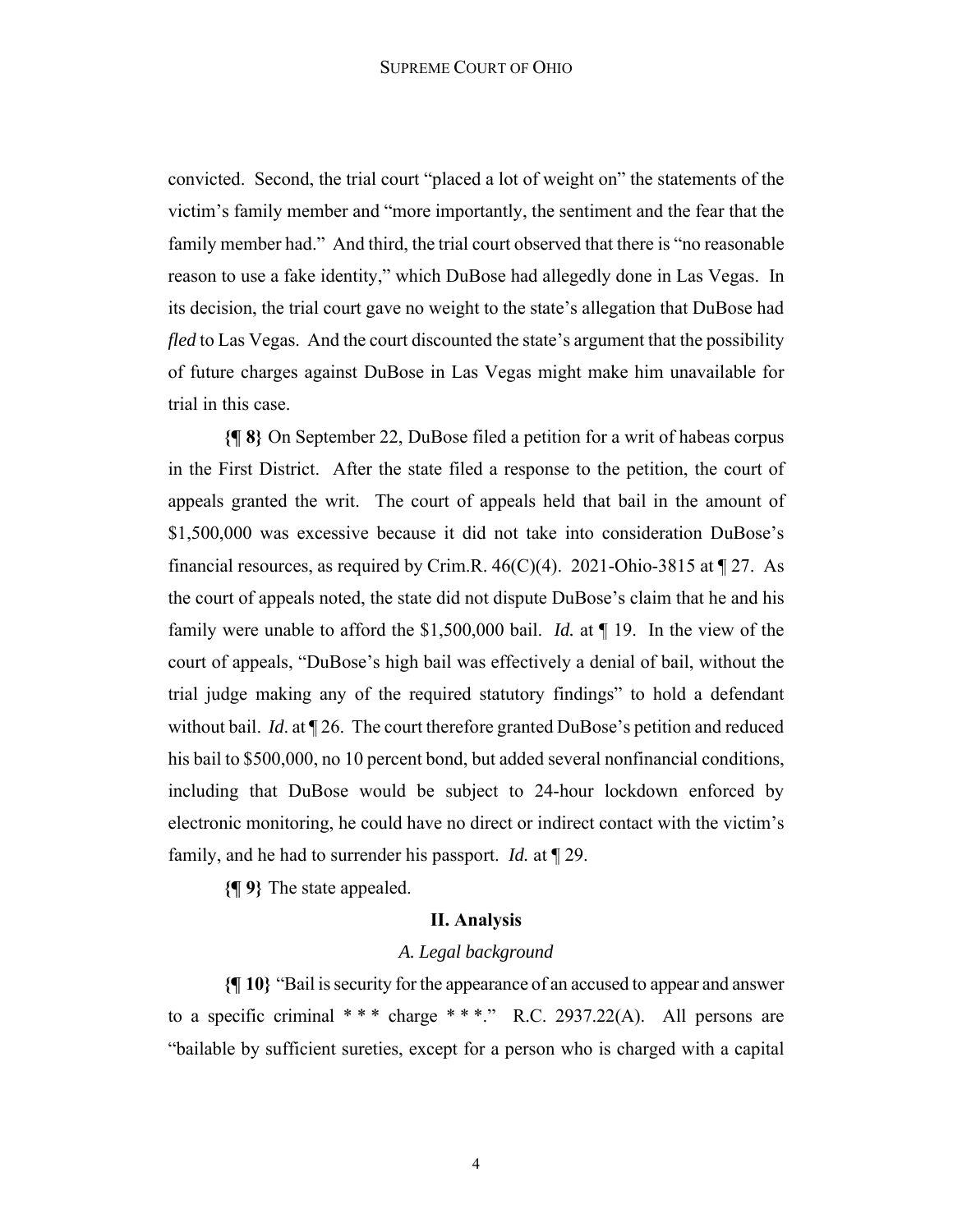offense where the proof is evident or the presumption great, and except for a person who is charged with a felony where the proof is evident or the presumption great and where the person poses a substantial risk of serious physical harm to any person or to the community." Ohio Constitution, Article I, Section 9. Pretrial release not only makes it easier for an accused person to prepare a defense, it also upholds the presumption of innocence by ensuring that a person is not punished before being convicted. *Stack v. Boyle*, 342 U.S. 1, 4, 72 S.Ct. 1, 96 L.Ed. 3 (1951).

**{¶ 11}** The sole purpose of bail is to ensure a person's attendance in court. *State ex rel. Sylvester v. Neal*, 140 Ohio St.3d 47, 2014-Ohio-2926, 14 N.E.3d 1024, ¶ 16. "Bail ensures appearance. Therefore, the conditions placed on it must relate to appearance and the reasons for forfeiture to nonappearance." *State ex rel. Baker v. Troutman*, 50 Ohio St.3d 270, 272, 553 N.E.2d 1053 (1990).

**{¶ 12}** Both the United States Constitution and the Ohio Constitution prohibit excessive bail. Eighth Amendment to the U.S. Constitution and Article I, Section 9 of the Ohio Constitution. A bail amount that is "higher than an amount reasonably calculated to" ensure the accused's presence in court is "excessive." *Stack* at 5. Habeas corpus is the proper vehicle by which to raise a claim of excessive bail in pretrial-release cases. *Chari v. Vore*, 91 Ohio St.3d 323, 325, 744 N.E.2d 763 (2001). The burden of proof in an excessive-bail habeas petition is on the petitioner. *Id*. at 326.

**{¶ 13}** In this appeal, the state presents two propositions of law. Under its first proposition, the state contends that the court of appeals erred when it reviewed the trial court's bail decision de novo, rather than for an abuse of discretion. And under its second proposition of law, the state asserts that the court of appeals erred by discounting the statement by the victim's grandmother regarding her and her daughter's concern for their personal safety. The state's assertions do not have merit.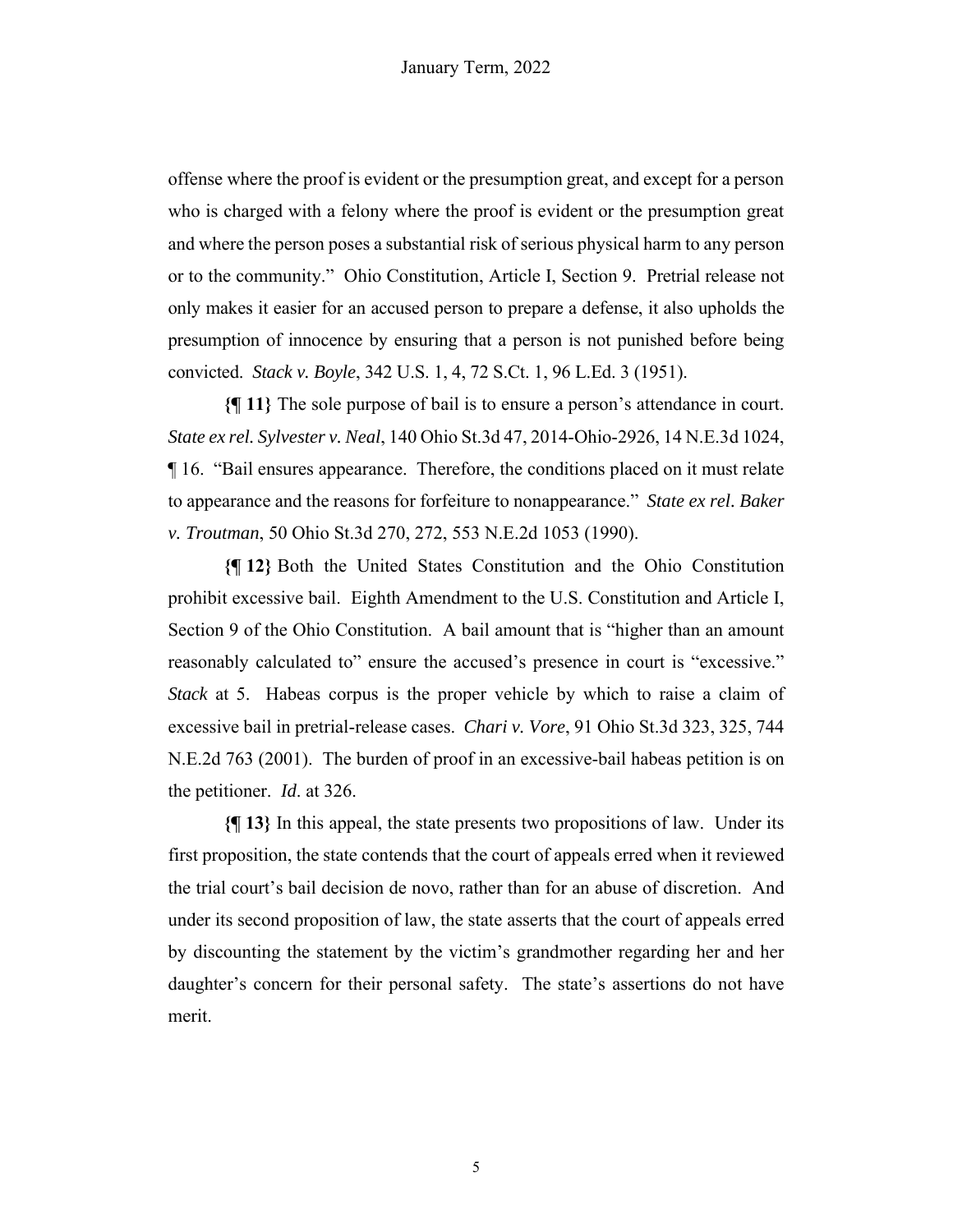#### SUPREME COURT OF OHIO

# *B. The state's first proposition of law*

**{¶ 14}** Under its first proposition of law, the state argues that the court of appeals should have reviewed the trial court's bail determination for an abuse of discretion. The state asserts that de novo review of a trial court's bail determination is inconsistent with Article I, Section 9 of the Ohio Constitution and Crim.R. 46(B), both of which vest the trial court with discretion over bail determinations.

**{¶ 15}** In the exercise of its discretion under Crim.R. 46, a trial court may not impose bail that violates the constitutional prohibition against bail in an amount higher than an amount reasonably calculated to ensure the accused's presence in court. *Stack*, 342 U.S. at 5, 72 S.Ct. 1, 96 L.Ed. 3. Whether a particular bail determination is unconstitutionally excessive is a question of law appropriate for de novo review.

**{¶ 16}** Moreover, we recently recognized that in an original habeas action, a court of appeals may receive new evidence *and* independently weigh the evidence to make its own bail determination. *Mohamed v. Eckelberry*, 162 Ohio St.3d 583, 2020-Ohio-4585, 166 N.E.3d 1132, ¶ 5. This is not to say that every case warrants review. As with any action for habeas relief, the burden is on the petitioner to establish his right to release, *Chari*, 91 Ohio St.3d at 325, 744 N.E.2d 763, and the petitioner must demonstrate "with particularity the extraordinary circumstances entitling him to habeas corpus relief," *State ex rel. Wilcox v. Seidner*, 76 Ohio St.3d 412, 414, 667 N.E.2d 1220 (1996).

**{¶ 17}** Here, the court of appeals noted that neither party requested an opportunity to submit additional evidence. It also noted that the state did not contest DuBose's assertion that neither he nor his family could afford bail in the amount of \$1,500,000 and that the state did not introduce evidence to rebut that assertion. Thus, unlike this court in *Mohamed*, the court of appeals did not receive new evidence in this case. Instead, on the record before it, the court of appeals concluded that the bail amount was excessive because it did not take into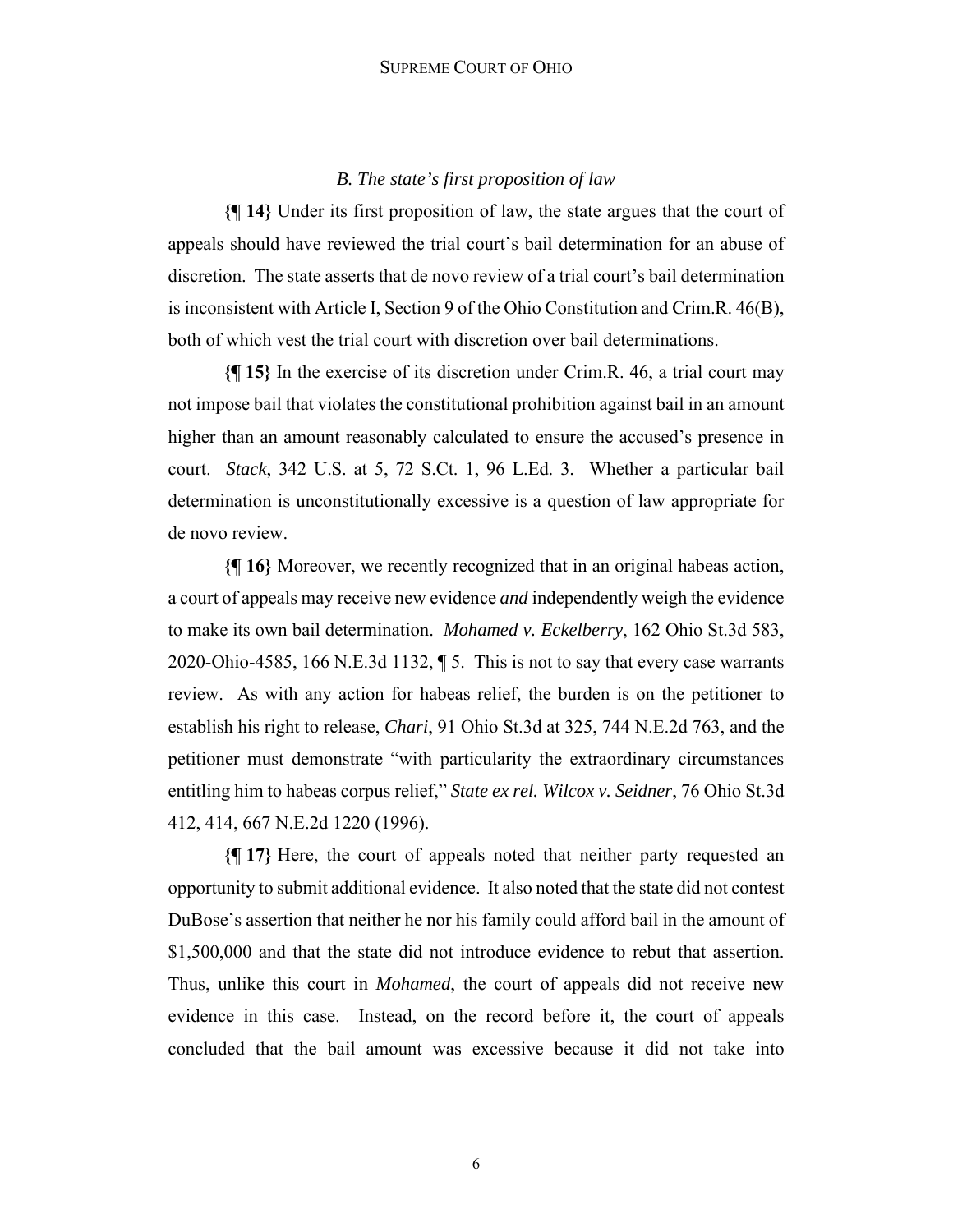consideration DuBose's financial resources as required by Crim.R. 46(C)(4). De novo review was the proper standard of review for this question of law.

**{¶ 18}** The court of appeals did not disturb the trial court's findings of fact (nor do we). Rather, the court of appeals concluded that the bail imposed by the trial court was excessive based on its review of those facts in the context of the protections provided by the United States and Ohio Constitutions and the statutory provisions and criminal rules that govern bail. We reject the state's first proposition of law.

# *C. The state's second proposition of law*

**{¶ 19}** Under its second proposition of law, the state argues that the court of appeals wrongly disregarded the grandmother's statement that she and her daughter would fear for their safety if DuBose were released on bail. The state contends that although there is a statutory process for holding without bail a criminal defendant who poses a threat to public safety, the fact that the trial court considered the threat that DuBose allegedly poses does not automatically mean the court was operating under that statute and had to meet its requirements. In other words, the state argues that the potential threat posed by a defendant is a legitimate consideration when fixing the appropriate amount of bail.

**{¶ 20}** A judge may impose bail or hold a criminal defendant without bail. The process of assessing bail is governed by Crim.R. 46. When determining the amount and conditions of bail, a court must consider "all relevant information," including (1) the nature and circumstances of the crime charged and whether the crime involved a weapon, (2) the weight of the evidence against the defendant, (3) the confirmation of the defendant's identity, (4) the defendant's family ties, employment, financial resources, character, record of convictions, and (5) whether the defendant was on parole or subject to another form of court control at the time of the alleged offense. Crim.R. 46(C); *Mohamed*, 162 Ohio St.3d 583, 2020-Ohio-4585, 166 N.E.3d 1132, ¶ 7.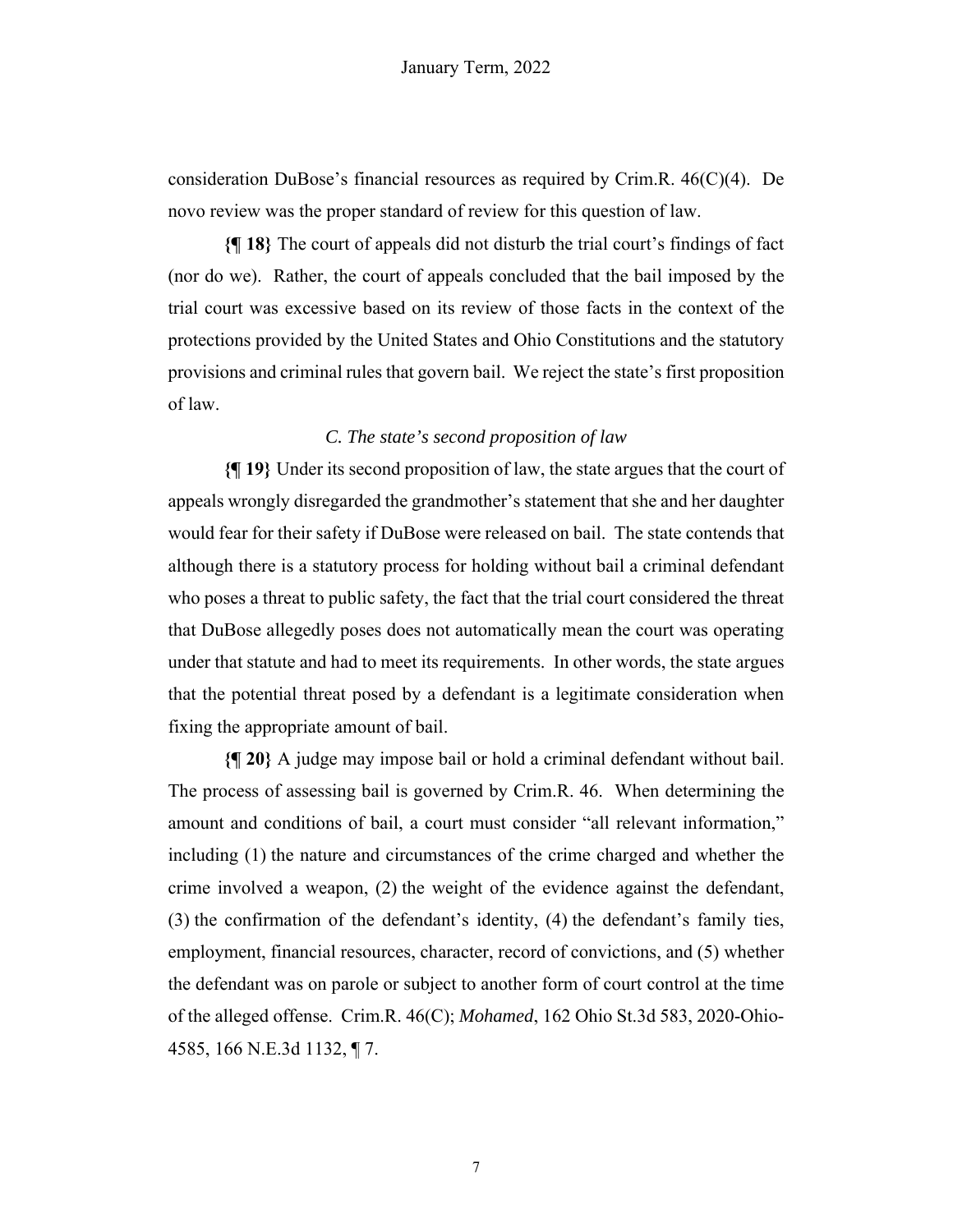#### SUPREME COURT OF OHIO

**{¶ 21}** Alternatively, if the state believes that a person poses a danger to the community and must be held without the possibility of release, then the state must follow the procedures set forth in R.C. 2937.222 for an order of detention without bail. In order to hold a person without bail under that statute, the judge must find by clear and convincing evidence that "the proof is evident or the presumption great that the accused committed the [serious offense] with which the accused is charged, \* \* \* that the accused poses a substantial risk of serious physical harm to any person or to the community, and \* \* \* that no release conditions will reasonably assure the safety of that person and the community." R.C. 2937.222(B). In the present case, the court of appeals concluded that the state is trying to hold DuBose without bail without attempting to meet its burden of proof under the statute, which the court deemed "improper" because " 'setting a high bail in order to keep someone accused of a crime incarcerated pretrial is both statutorily and constitutionally unlawful.' " 2021-Ohio-3815 at ¶ 18, 26, quoting *Mohamed* at ¶ 24 (Stewart, J., concurring).

**{¶ 22}** The state contends that the court of appeals erred by reducing the bail amount on this basis. The state avers that the court of appeals "took the State's arguments relative to the safety concerns of the victim's family and looked at them in terms of R.C. 2937.222, but Crim.R. 46 also mandates consideration of the protection or safety of any person or the community at large." By doing so, the state contends, the court of appeals dismissed those safety concerns from the calculus and thereby "elevated [DuBose's] ability to pay a certain amount for bail above all other considerations that are provided under Crim.R. 46."

**{¶ 23}** As previously noted, Crim.R. 46(C) contains a nonexclusive list of factors a court must consider when determining the amount of bail. Crim.R.  $46(B)(2)(i)$  authorizes courts to impose "[a]ny other constitutional condition considered reasonably necessary to ensure appearance or public safety" as a condition of bail. But Crim.R. 46 was amended effective July 1, 2020. In its current form, Crim.R. 46(B) provides that

8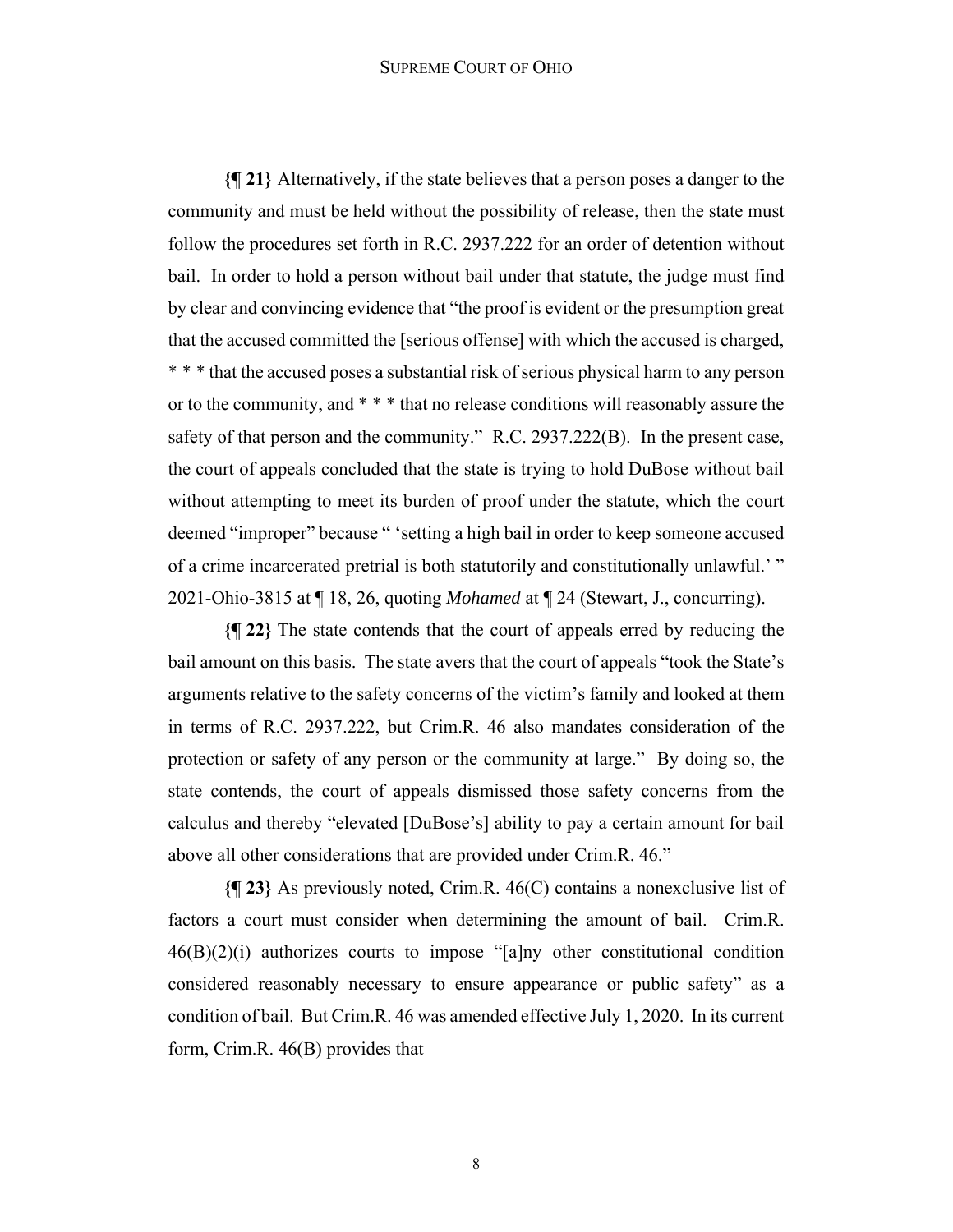the court shall release the defendant on the least restrictive conditions that, in the discretion of the court, will reasonably assure the defendant's appearance in court, the protection or safety of any person or the community, and that the defendant will not obstruct the criminal justice process. If the court orders *financial* conditions of release, those financial conditions shall be related to the defendant's risk of non-appearance, the seriousness of the offense, and the previous criminal record of the defendant.

(Emphasis added.) Thus, the rule distinguishes between the *financial* conditions of release and other conditions of release and requires the financial conditions to relate to the risk of nonappearance.

**{¶ 24}** As the revised rule makes clear, public safety is not a consideration with respect to the *financial* conditions of bail. In making this statement, we do not minimize the importance of the safety concerns of the victim's family in this case. We merely recognize, as did the court of appeals, that under Crim.R. 46(B)(2), public-safety concerns may be addressed by imposing nonfinancial conditions, such as restrictions on travel and association, completion of alcohol- and drugabuse treatment, and orders of no contact with witnesses in the case. 2021-Ohio-3815 at ¶ 25, fn. 2. And restrictions like these were placed on DuBose by the court of appeals. In addition to the nonfinancial conditions of release already imposed by the court of common pleas, the court of appeals ordered 24-hour lockdown enforced by electronic monitoring, no contact with the victim's family, and the surrender of his passport.

**{¶ 25}** For the above reasons, we do not find that the court of appeals wrongly disregarded the grandmother's statement in its determination whether the

9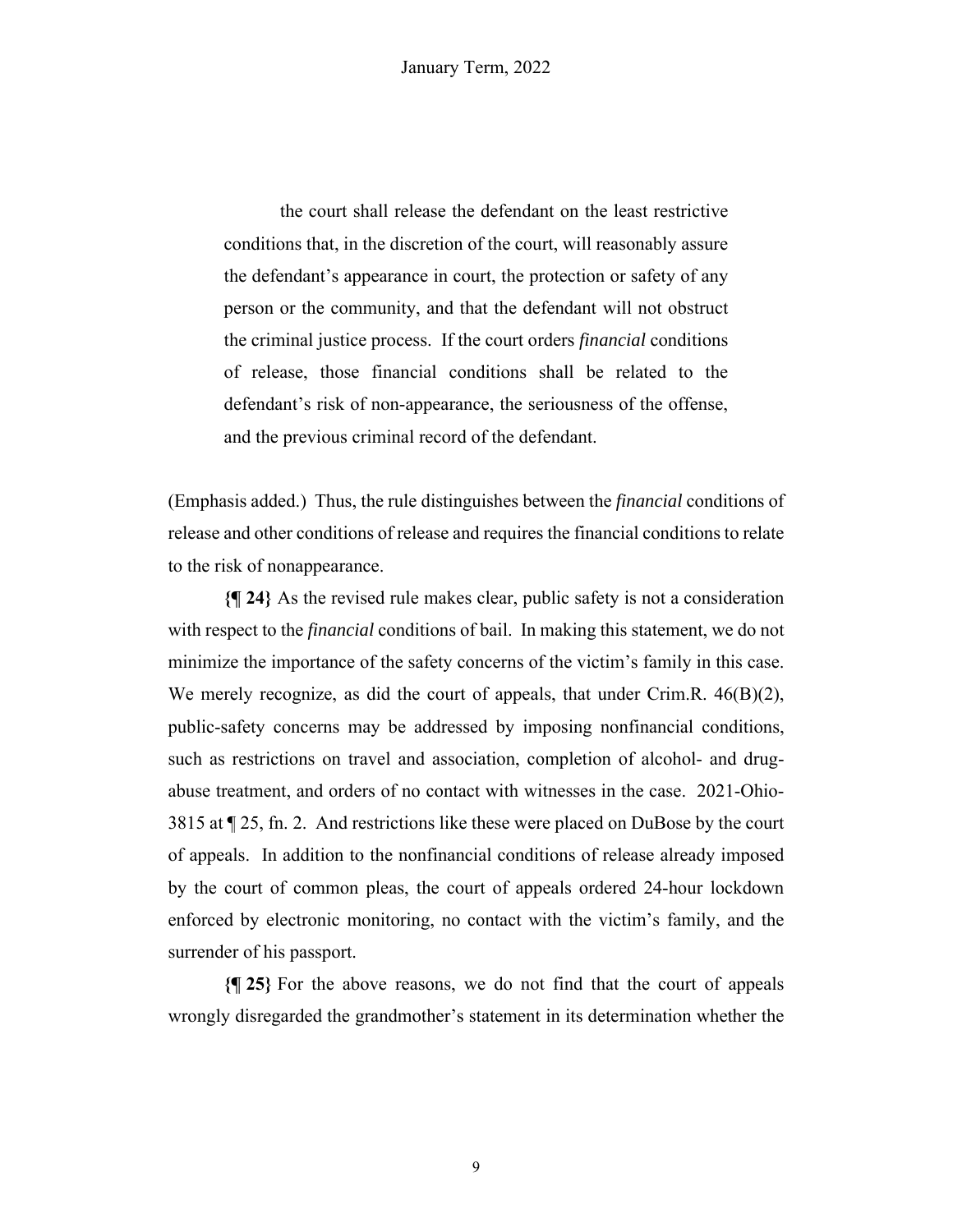financial condition of bail set by the trial court was excessive. Thus, the state's second proposition of law has no merit.

*D. Was \$1,500,000 an excessive bail amount?*

**{¶ 26}** The court of appeals reviewed de novo the bail decision in DuBose's case and concluded, on the record before it, that bail in the amount of \$1,500,000 was unconstitutionally excessive. In an extraordinary-writ case, we review the judgment of a court of appeals as if the case had been originally filed in this court. *See State ex rel. Armatas v. Plain Twp. Board of Trustees*, 163 Ohio St.3d 304, 2021-Ohio-1176, 170 N.E.3d 19, ¶ 12 (mandamus). We therefore proceed to a de novo assessment of whether the bail amount set by the trial court was excessive.

**{¶ 27}** As amended, Crim.R. 46(B) specifies that the financial conditions of release must be related to "the defendant's risk of non-appearance, the seriousness of the offense, and the previous criminal record of the defendant." At the same time, the rule continues to provide:

[I]n determining the types, *amounts*, and conditions of bail, the court shall consider all relevant information, including but not limited to:

(1) The nature and circumstances of the crime charged, and specifically whether the defendant used or had access to a weapon;

(2) The weight of the evidence against the defendant;

(3) The confirmation of the defendant's identity;

(4) The defendant's family ties, employment, financial resources, character, mental condition, length of residence in the community, jurisdiction of residence, record of convictions, record of appearance at court proceedings or of flight to avoid prosecution;

(5) Whether the defendant is on probation, a community control sanction, parole, post-release control, bail, or under a court protection order.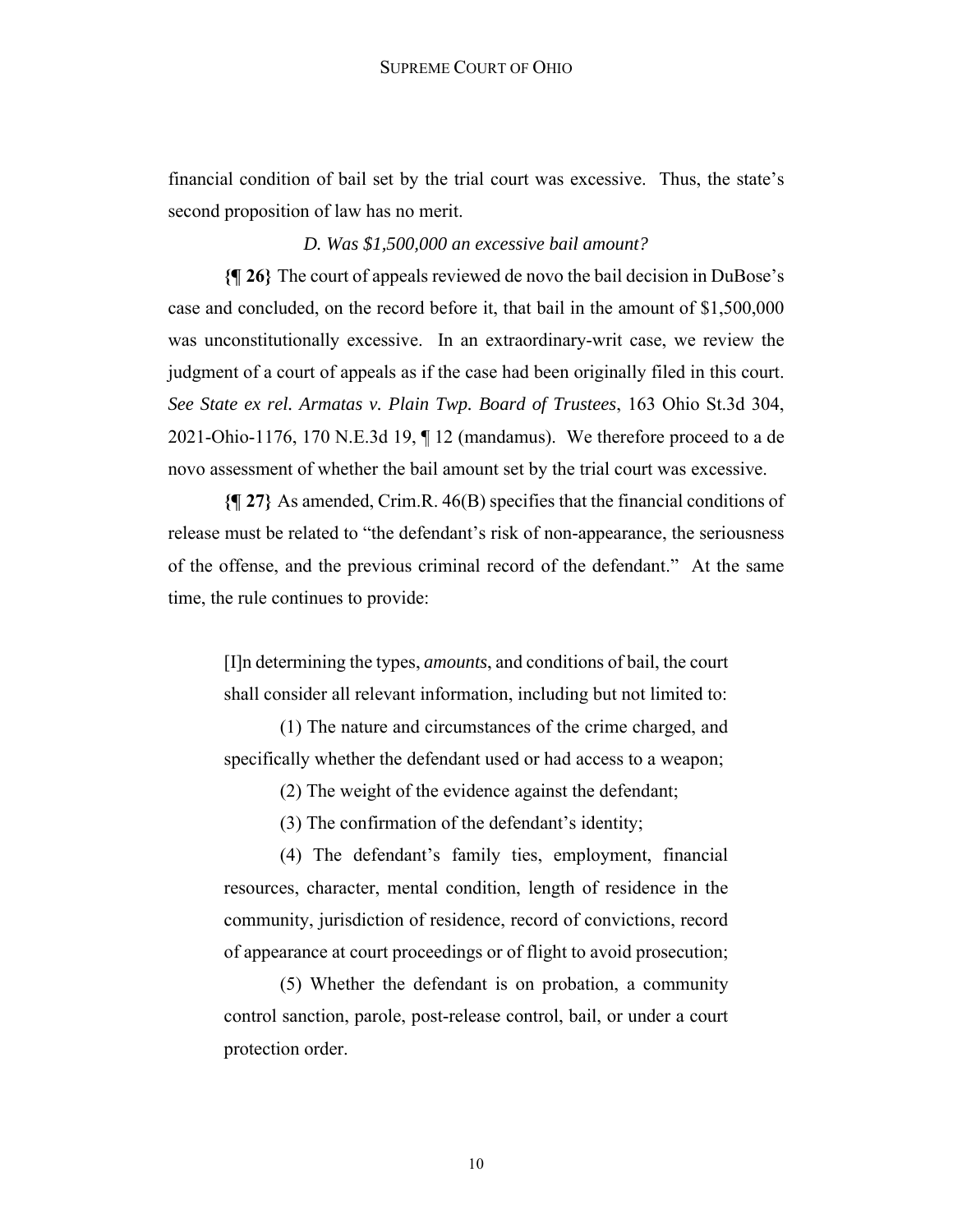(Emphasis added.) Crim.R. 46(C). As to many of the factors in this list, the evidence either weighs in DuBose's favor or the record contains no relevant evidence either way.

**{¶ 28}** For example, although DuBose has prior misdemeanor convictions, he has no felony record, was not on any form of supervised release at the time of the crime, and apparently has no prior record of nonappearance in court. The state made no representation as to the strength of the evidence against DuBose, nor did the state indicate which defendant allegedly fired the fatal shot. On the other hand, the evidence was undisputed that DuBose has ties to the community and few or no financial resources.

**{¶ 29}** The trial court cited three factors in support of the higher bail amount: (1) the serious nature of the crime, (2) the safety concerns expressed by the family, and (3) DuBose's alleged use of a fake ID. The serious nature of the crime, standing alone, did not persuade the trial court to impose the higher bail amount; the judge initially agreed that a \$1,500,000 bail for DuBose was excessive because the serious nature of the charges did not outweigh DuBose's lack of financial resources. That conclusion is consistent with our decision in *Mohamed*, in which we reduced the bail amount for a defendant who was facing multiple charges of attempted murder and felonious assault from \$1,000,000 to \$200,000, based largely on his inability to afford the higher bail amount. *Mohamed*, 162 Ohio St.3d 583, 2020-Ohio-4585, 166 N.E.3d 1132, at ¶ 6-7. And the reduced amount of \$500,000 in this case is consistent with the bail imposed in other cases alleging comparable crimes. *See, e.g.*, *Johns v. Wasylyshyn*, 6th Dist. Wood No. WD-16- 002, 2016-Ohio-564, ¶ 2, 8 (\$500,000 bail for a defendant indicted on one count of murder of a child, two counts of endangering children, and one count of involuntary manslaughter).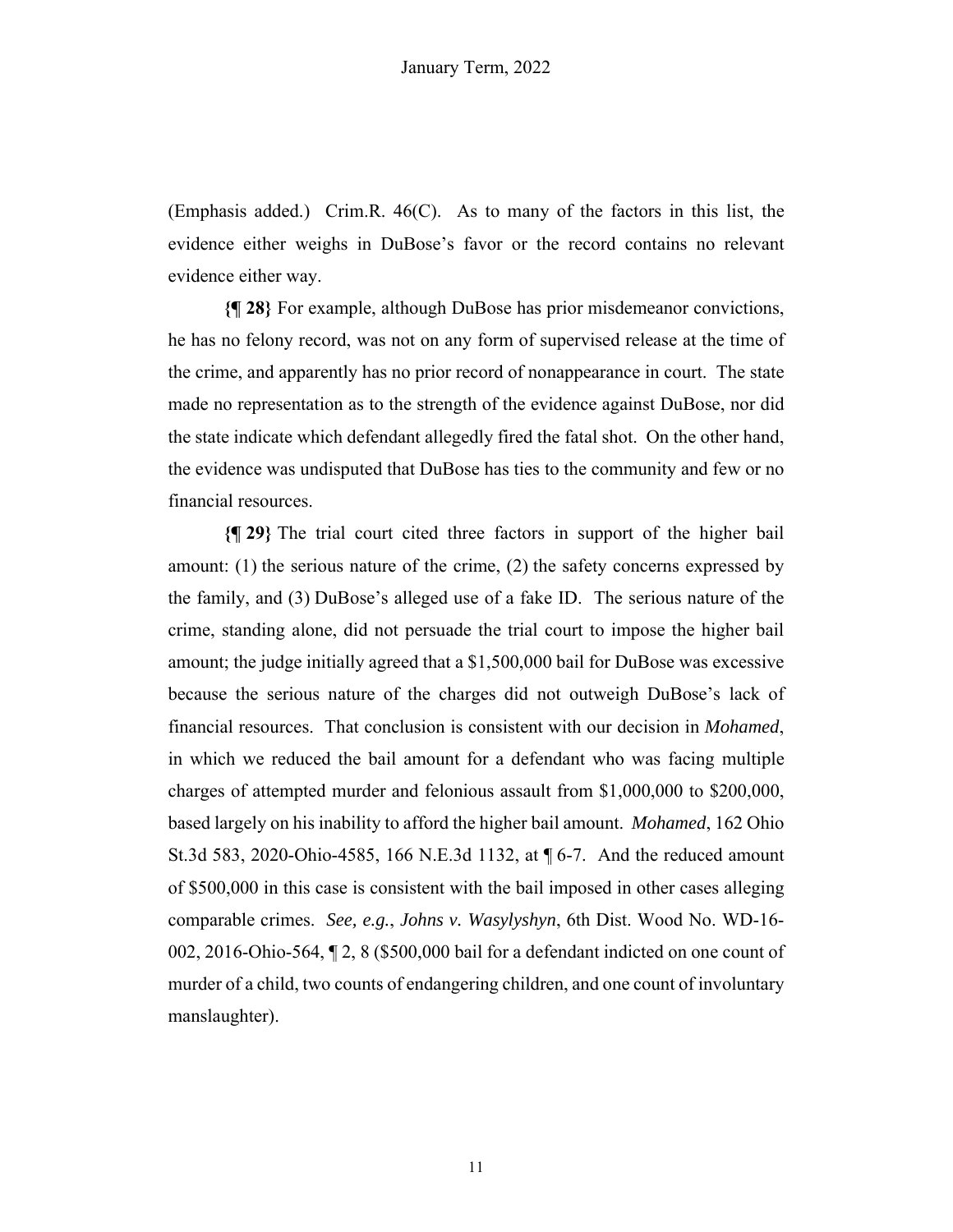#### SUPREME COURT OF OHIO

**{¶ 30}** By contrast, in cases in which bail has exceeded \$1,000,000, courts have affirmatively found the existence of factors that do not apply to DuBose, such as strong evidence of guilt and the ability to pay. For example, in *Ahmad v. Plummer*, this court held that a bail set at \$3,000,000 on a charge of conspiracy to commit murder was not excessive, because the defendant had assets to afford the bail amount and there was "substantial evidence against him." 126 Ohio St.3d 262, 2010-Ohio-3757, 933 N.E.2d 256, ¶ 15-17. More recently, the Sixth District Court of Appeals affirmed a cumulative \$1,400,000 pretrial bail, for a defendant charged with 9 counts of rape, 12 counts of gross sexual imposition, 6 counts of sexual battery, and 5 counts of pandering obscenity to a minor. *Stevens v. Navarre*, 2021- Ohio-551, 168 N.E.3d 578, ¶ 11, 19 (6th Dist.). In that case, the court of appeals found it "meaningful" that the victims were minors, and it also noted that there was substantial evidence against the accused, including testimony from the victims and DNA evidence. *Id*. at ¶ 18; *see also Drew v. State ex rel. Neil*, 2020-Ohio-4366, 158 N.E.3d 684, ¶ 1, 6, 10 (1st Dist.) (no abuse of discretion in setting \$5,000,000 bail for a defendant charged with nine counts of rape when the defendant failed to submit trial-court-hearing transcripts or other evidence in his habeas action).

**{¶ 31}** Only after the February 26 hearing, based on the "additional information" that the judge had received that day, did the trial court rule in favor of a higher bail amount. The "additional information" to which the trial court referred was the statement by the victim's grandmother that she and her daughter feared DuBose, a factor upon which the judge "placed a lot of weight."<sup>1</sup> As explained above, public safety, although of the utmost importance, is not a factor relevant to the calculation of the bail amount, which is concerned only with ensuring the defendant's future appearance in court. While the grandmother's statement was

<sup>1.</sup> There was one other new piece of evidence presented at that hearing: a photograph of DuBose with firearms. However, the state's brief does not argue that the photograph justifies the higher bail amount.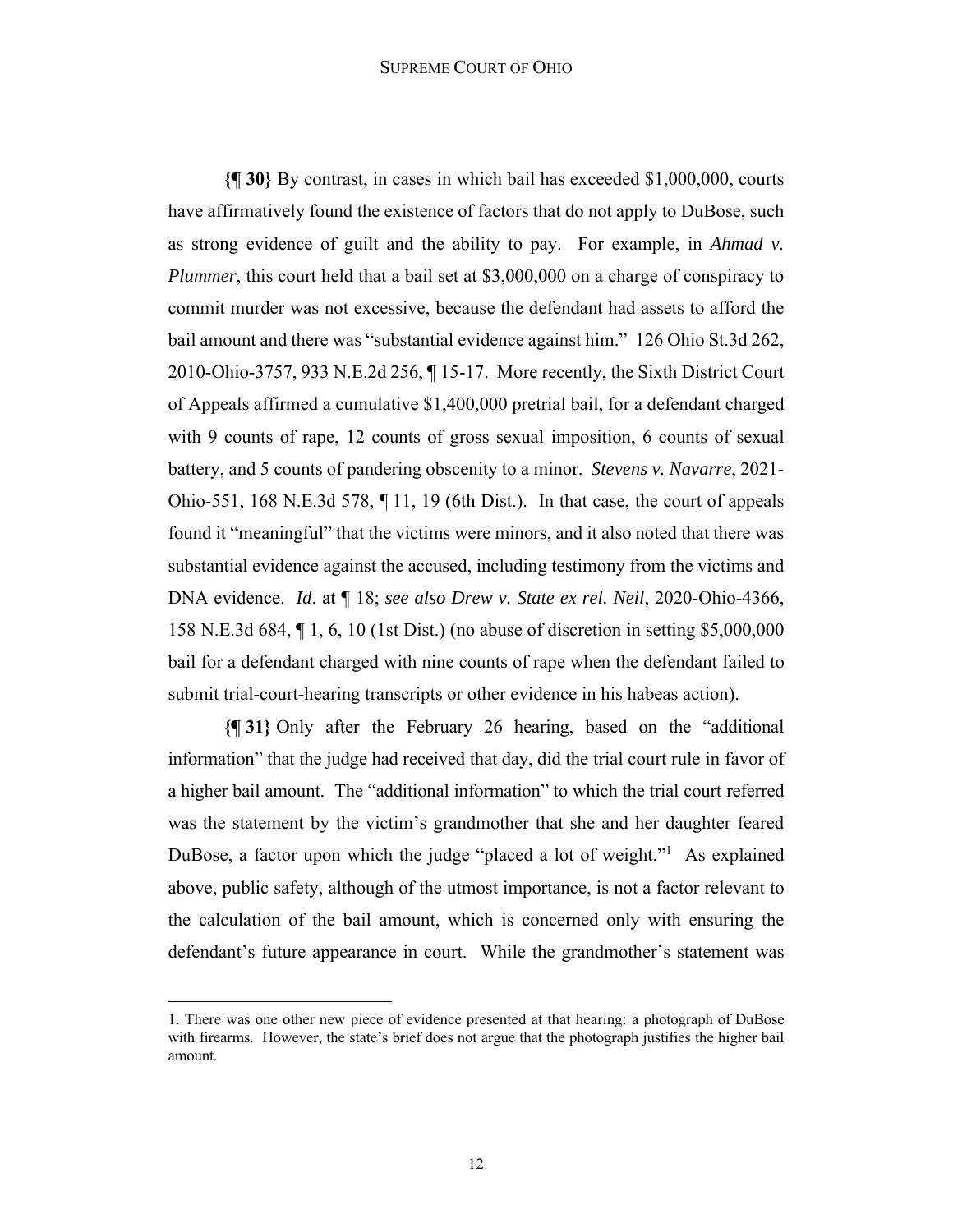certainly relevant to the trial court's decision whether DuBose was bailable, once the trial court determined that bail was appropriate, the financial condition of DuBose's bail would operate to alleviate the grandmother's fear only if it were an amount sufficient to preclude DuBose's release. Yet a court may not impose excessive bail for the purpose of keeping an accused in jail. "Keeping an accused in jail by excessive bail is as much a denial of his constitutional rights as refusing to fix bail." *State v. Bevacqua*, 147 Ohio St. 20, 22, 67 N.E.2d 786 (1946). Nonfinancial conditions may be imposed to ensure that a defendant who is released on bail will pose no threat, and if the state is concerned that those conditions will be inadequate, a mechanism exists—R.C. 2937.222—to hold the defendant without bail. Moreover, we note that the trial court did not determine that DuBose *actually* posed a threat to the victim's grandmother or her daughter. There was no suggestion, for example, that DuBose had made threats against them or that they will be witnesses against DuBose at trial. Instead, the trial court credited the unsworn statement without making any inquiry into the basis for her fear of DuBose.

**{¶ 32}** The third fact the trial court cited in support of its bail determination entered the record at the final bail hearing, when the state proffered an unsworn statement that DuBose was using a fake ID when he was questioned by police in Las Vegas on an unrelated matter. The trial court had already discounted the state's claim that DuBose had been fleeing prosecution, and DuBose had presented evidence that he had repeatedly posted his whereabouts on social media as he traveled. When it took those facts, along with the seriousness of DuBose's alleged offenses, into consideration after the prior bail hearing, the trial court had held that bail in the amount of \$1,500,000 was excessive. We fail to see why the additional statement that DuBose used a fake ID when Las Vegas police questioned him on an unrelated matter should dramatically change the calculation of bail necessary to ensure DuBose's presence at trial. And in any case, concerns that DuBose may be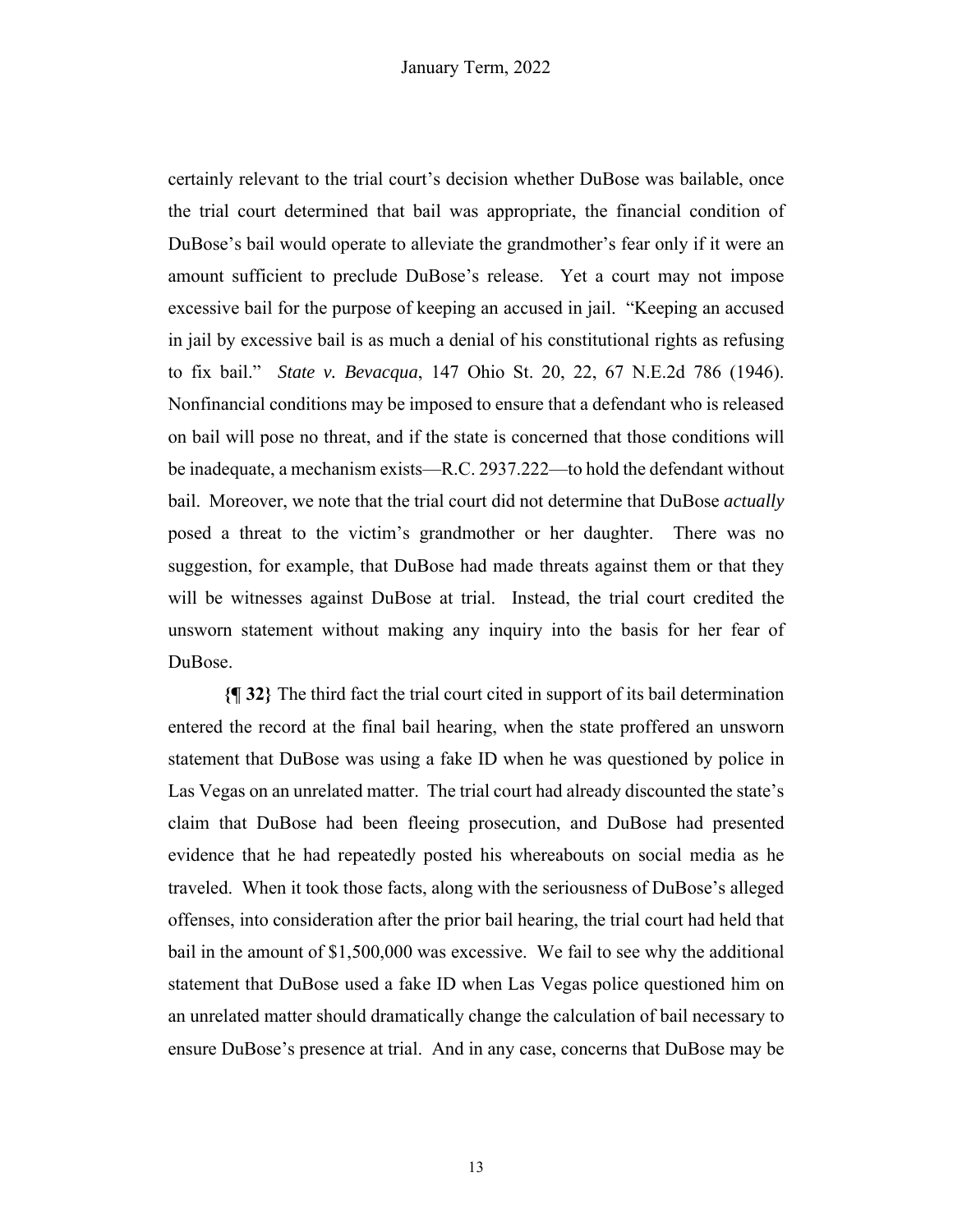a flight risk can be addressed by other means, such as a daily reporting requirement to a probation officer and electronic monitoring.

**{¶ 33}** For these reasons, we conclude that the trial court's asserted reasons for setting a higher bail amount did not provide an adequate legal basis for the bail amount. Neither the grandmother's testimony about her family's safety concerns nor the unsworn statement that DuBose used a fake ID in Las Vegas is relevant to the bail amount necessary to ensure DuBose's presence at trial. As a result, we hold that the financial condition of bail set by the trial court was unconstitutionally excessive because it was more than the amount reasonably necessary to ensure DuBose's appearance in court. We therefore agree with the court of appeals that the trial court unlawfully set the bail amount so high so as to ensure that DuBose could not get out.

**{¶ 34}** Because we agree with the court of appeals that the trial court's financial condition of bail was excessive and the record supports the court of appeals' bail-reduction decision, we affirm the judgment of the court of appeals reducing DuBose's bail.

# **III. Conclusion**

**{¶ 35}** For these reasons, we affirm the judgment of the court of appeals.

Judgment affirmed.

O'CONNOR, C.J., and STEWART and BRUNNER, JJ., concur.

DONNELLY, J., concurs, with an opinion.

KENNEDY, J., dissents, with an opinion.

FISCHER, J., dissents, with an opinion.

DEWINE, J., dissents, with an opinion.

# **DONNELLY, J., concurring.**

**{¶ 36}** The dissenting opinions appear to be missing the point in this case. The issue regarding the bail set for petitioner-appellee, Justin DuBose, is not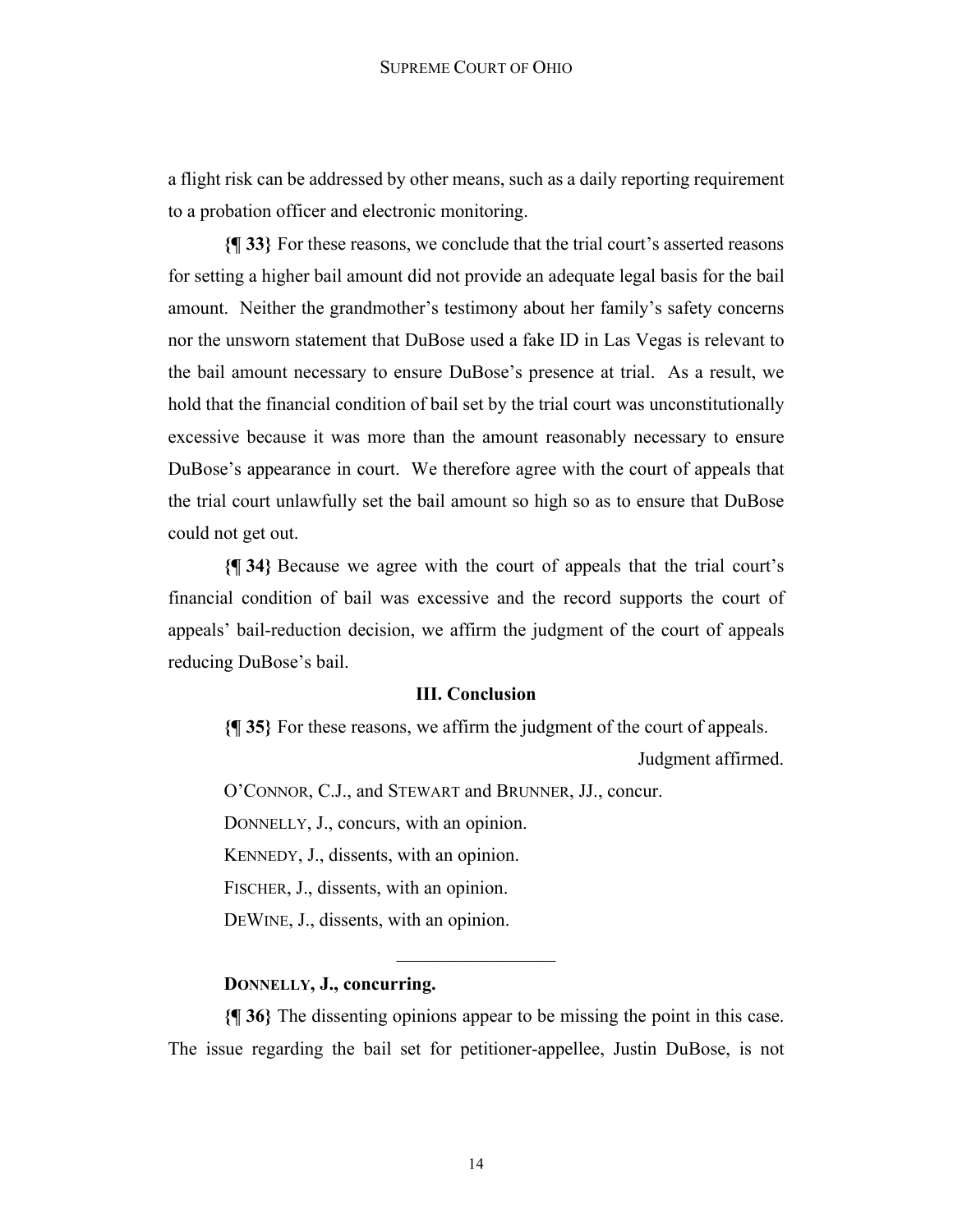whether one specific dollar amount or another specific dollar amount is correct. The issue is that the amount set by the trial court was clearly calculated to be at a level that DuBose cannot possibly afford to pay. If the evidence showed that DuBose had lots of money and could afford bail in the amount of \$1.5 million, would the victim's grandmother feel any safer that DuBose was released after posting that amount? No. The feeling of safety comes from ensuring that DuBose cannot leave jail.

**{¶ 37}** The dissenting opinions also seem to be creating a false dichotomy that a defendant either deserves to be subject to a bail that he cannot possibly afford or deserves to be out of jail until he is tried. This also misses the mark. There are certainly defendants who should be held in state custody until they are tried. The trial court has the power to order that such defendants be held without bail, but as clearly explained in the majority opinion, the way to do that is to follow the procedure in R.C. 2937.222, not to set a bail amount so high that the defendant cannot afford it.

**{¶ 38}** Having spent 14 years as a trial-court judge and having set thousands of bonds, I am appalled by the brazen accusations made in some of the dissenting opinions that the justices joining the majority opinion are making Ohio less safe and disrespecting victims simply by telling our courts that they must follow the rules if they want to hold defendants in custody prior to trial without the possibility of release before the trial. If a defendant does not appear to be bailable, a trial court may not prevent the defendant's pretrial release by misapplying Crim.R. 46(B) and (C), which apply to defendants who *are* bailable. The trial court must instead follow the procedures to deny bail under R.C. 2937.222. *See* Crim.R. 46(A) ("A defendant may be detained pretrial, pursuant to a motion by the prosecutor or the court's own motion, in accordance with the standards and procedures set forth in the Revised Code"). The fact that a defendant might have committed a terrible crime does not allow us to ignore the law.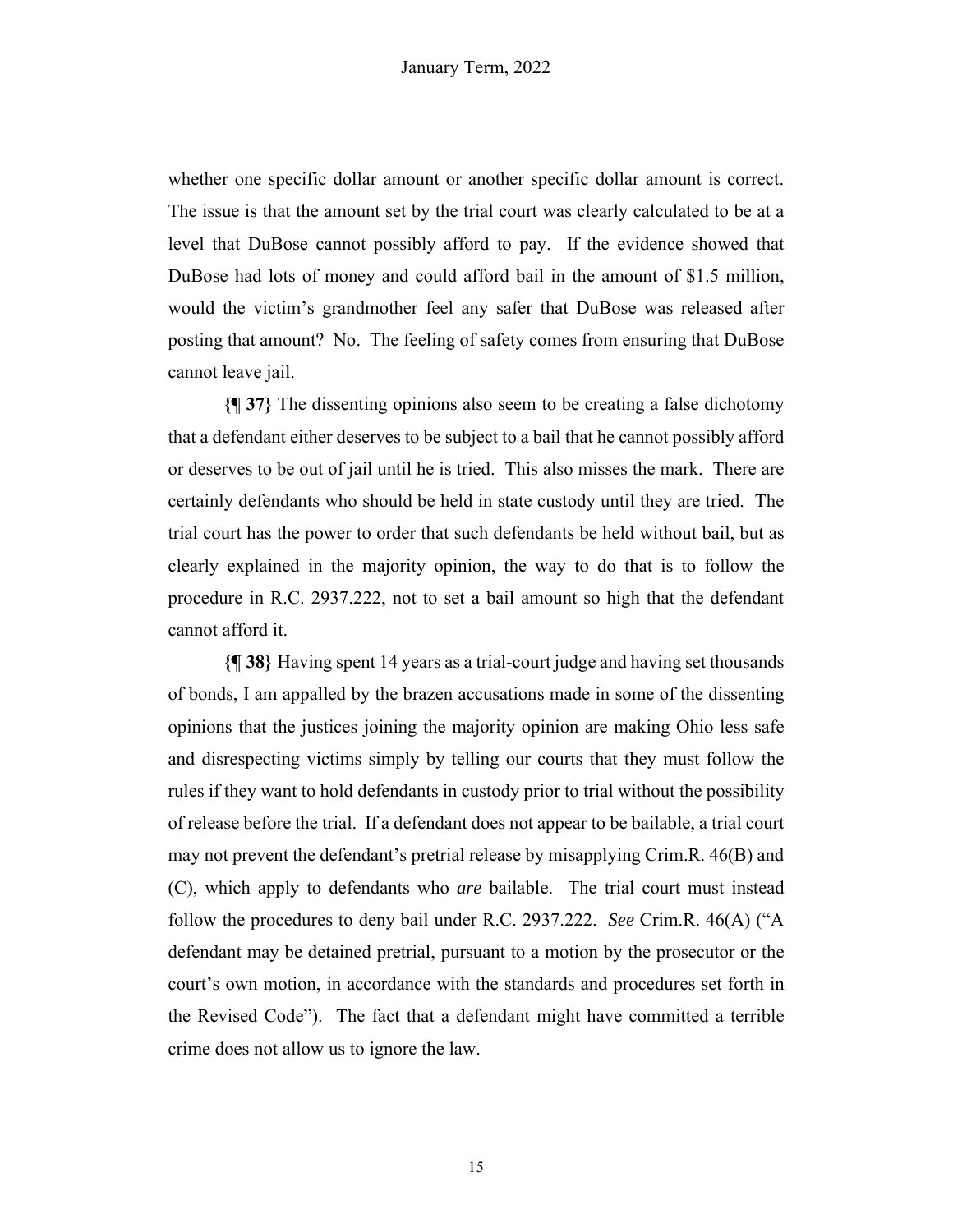# **KENNEDY, J., dissenting.**

**{¶ 39}** This case presents the question whether appellee, Justin DuBose, has satisfied his burden to demonstrate that he is being unlawfully confined based on excessive bail imposed by the trial court in his criminal case.

**{¶ 40}** Our review in this case is hybrid. This is an appeal from an original action for a writ of habeas corpus, and the court reviews de novo the evidence presented in the lower courts and any new evidence submitted to this court. The trial court's discretion to set the amount of bail is authorized by Article I, Section 9 of the Ohio Constitution and Crim.R. 46. An accused is not unlawfully confined and therefore not entitled to habeas relief unless the trial court abused its discretion when setting the amount of bail. DuBose had the burden of presenting evidence and proving that the trial court's decision to set his bail at \$1,500,000 was unreasonable, arbitrary, or unconscionable or that it otherwise exhibited perversity of will, passion, prejudice, partiality, or moral delinquency. DuBose did not prove that the amount of bail set by the trial court resulted from an abuse of discretion. Because the evidence before us indicates that DuBose absconded from justice after allegedly committing murder with a firearm and that he poses a threat to the victim's family and the community, the order setting bail at \$1,500,000 is valid, he is lawfully confined, and he is not entitled to a writ of habeas corpus ordering a reduction of the bail amount. I therefore dissent and would reverse the judgment of the First District Court of Appeals granting a writ of habeas.

#### **The Right to Bail**

**{¶ 41}** The Eighth Amendment to the United States Constitution provides that "[e]xcessive bail shall not be required." Bail is excessive when it is higher than is reasonably calculated to serve the government's interest in ensuring the accused's appearance at trial. *See United States v. Salerno*, 481 U.S. 739, 752-755, 107 S.Ct. 2095, 95 L.Ed.2d 697 (1987); *Stack v. Boyle*, 342 U.S. 1, 5, 72 S.Ct. 1, 96 L.Ed. 3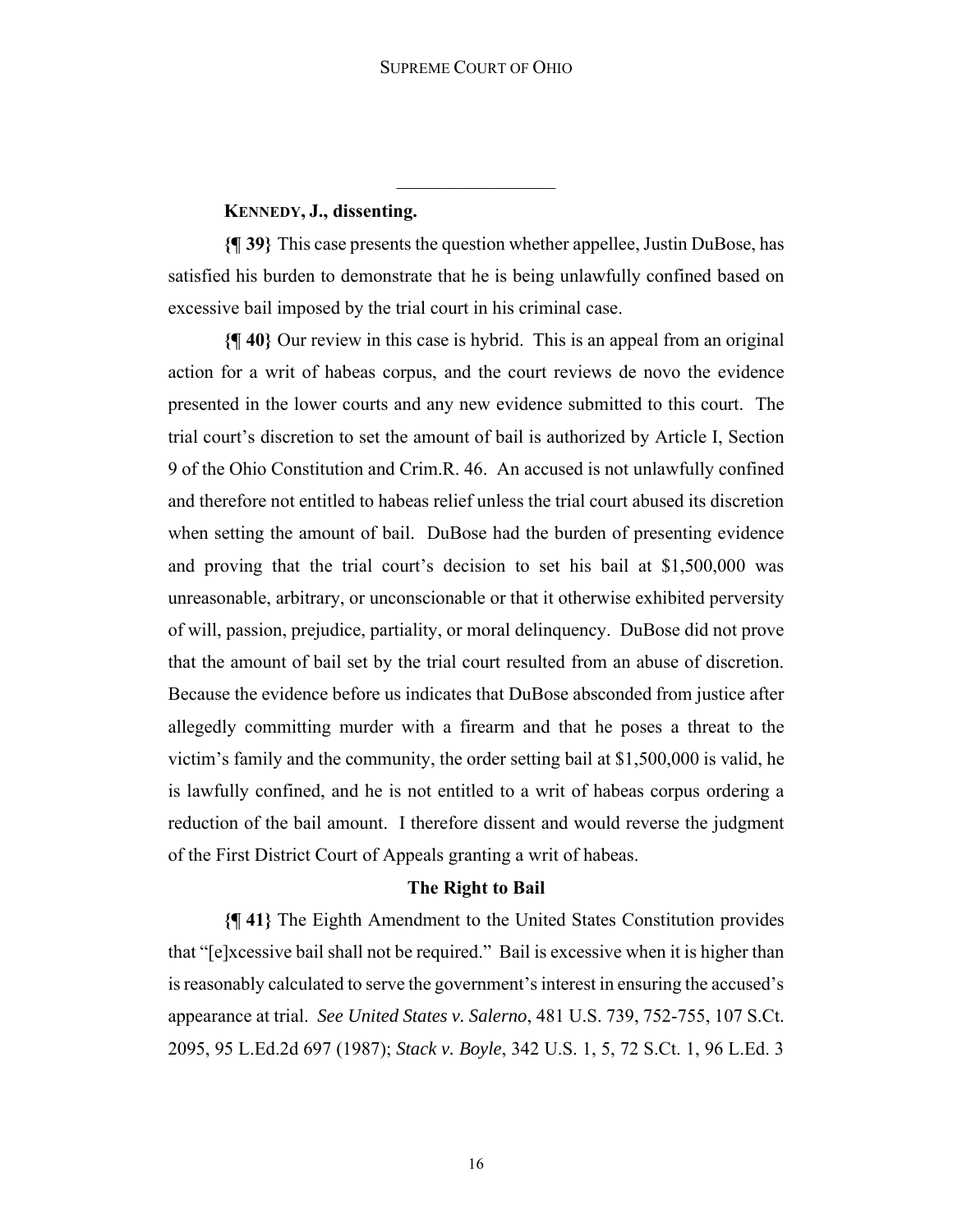(1951). "[T]he fixing of bail 'is peculiarly a matter of discretion with the trial court.' " *United States v. Mitchell*, 733 F.2d 327, 331 (4th Cir.1984), quoting *United States v. Wright*, 483 F.2d 1068, 1069 (4th Cir.1973); *see also Carlson v. Landon*, 342 U.S. 524, 544-546, 72 S.Ct. 525, 96 L.Ed. 547 (1952) (attorney general did not abuse his discretion in setting bail).

**{¶ 42}** Similarly, the Ohio Constitution provides a right to bail. Article I, Section 9 states:

All persons shall be bailable by sufficient sureties, except for a person who is charged with a capital offense where the proof is evident or the presumption great, and except for a person who is charged with a felony where the proof is evident or the presumption great and where the person poses a substantial risk of serious physical harm to any person or to the community. Where a person is charged with any offense for which the person may be incarcerated, the court may determine at any time the type, amount, and conditions of bail. Excessive bail shall not be required; nor excessive fines imposed; nor cruel and unusual punishments inflicted.

 The general assembly shall fix by law standards to determine whether a person who is charged with a felony where the proof is evident or the presumption great poses a substantial risk of serious physical harm to any person or to the community. Procedures for establishing the amount and conditions of bail shall be established pursuant to Article IV, Section 5(B) of the Constitution of the state of Ohio.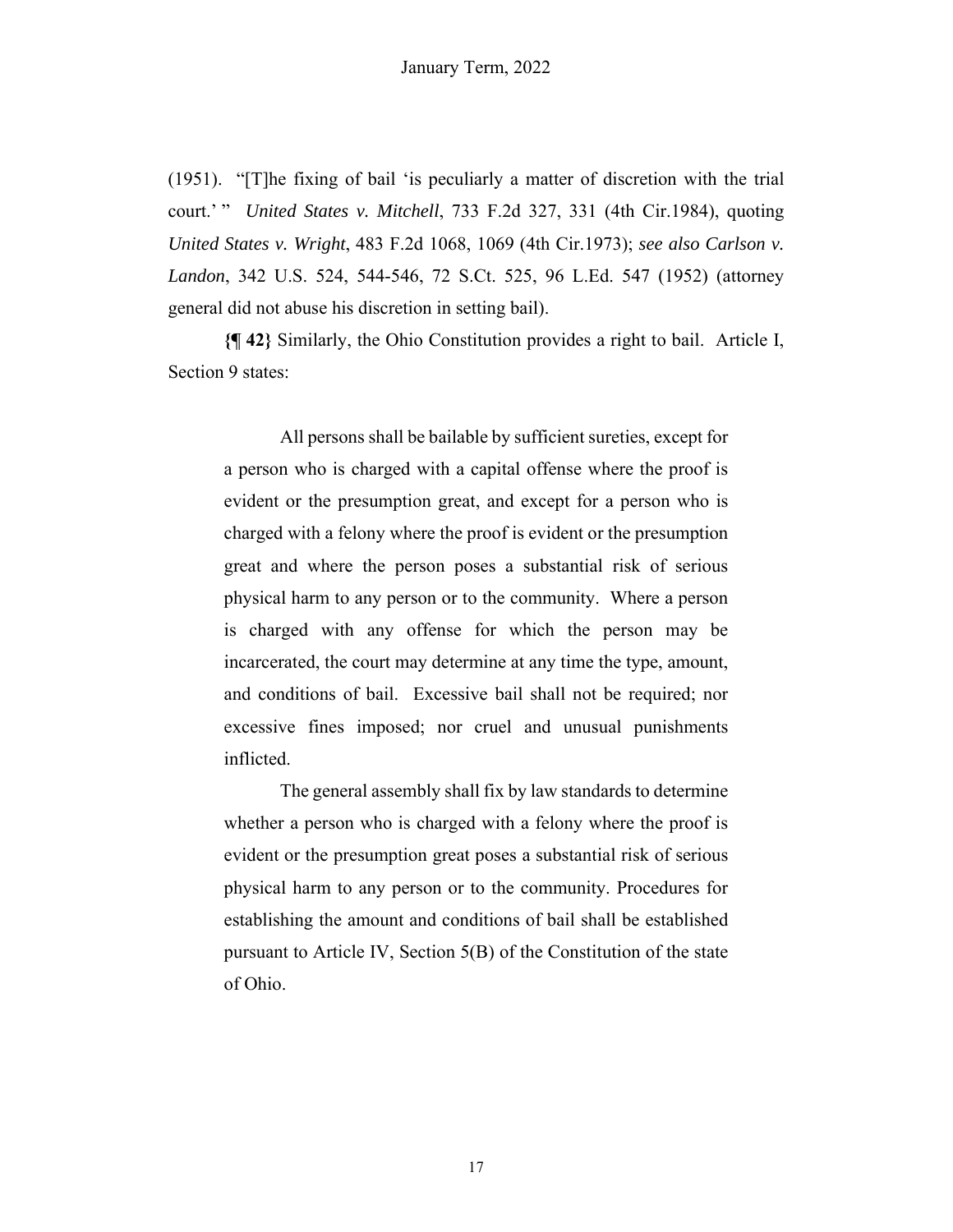**{¶ 43}** The General Assembly enacted R.C. 2937.222, which establishes the considerations that a trial court must undertake when determining whether to deny bail to an accused. Because the trial court has already determined that DuBose is bailable, those considerations are not at issue here.

# **The Amount of Bail Is Within a Trial Court's Discretion**

**{¶ 44}** In accordance with Article I, Section 9 of the Ohio Constitution, this court promulgated Crim.R. 46 to establish the procedures for setting the amount and conditions of bail. Crim.R. 46(B) provides that if a trial court determines that denying bail is not required by statute,

the court shall release the defendant on the least restrictive conditions that, *in the discretion of the court*, will reasonably assure the defendant's appearance in court, the protection or safety of any person or the community, and that the defendant will not obstruct the criminal justice process. If the court orders financial conditions of release, those financial conditions shall be related to the defendant's risk of non-appearance, the seriousness of the offense, and the previous criminal record of the defendant. Any financial conditions shall be in an amount and type which are least costly to the defendant while also sufficient to reasonably assure the defendant's future appearance in court.

(Emphasis added.) *Compare* R.C. 2937.23(A)(3) ("In all cases, the bail shall be fixed with consideration of the seriousness of the offense charged, the previous criminal record of the defendant, and the probability of the defendant appearing at the trial of the case").

**{¶ 45}** Crim.R. 46(B) expressly commits the amount of bail required to the discretion of a trial court. Therefore, the standard for reviewing a trial court's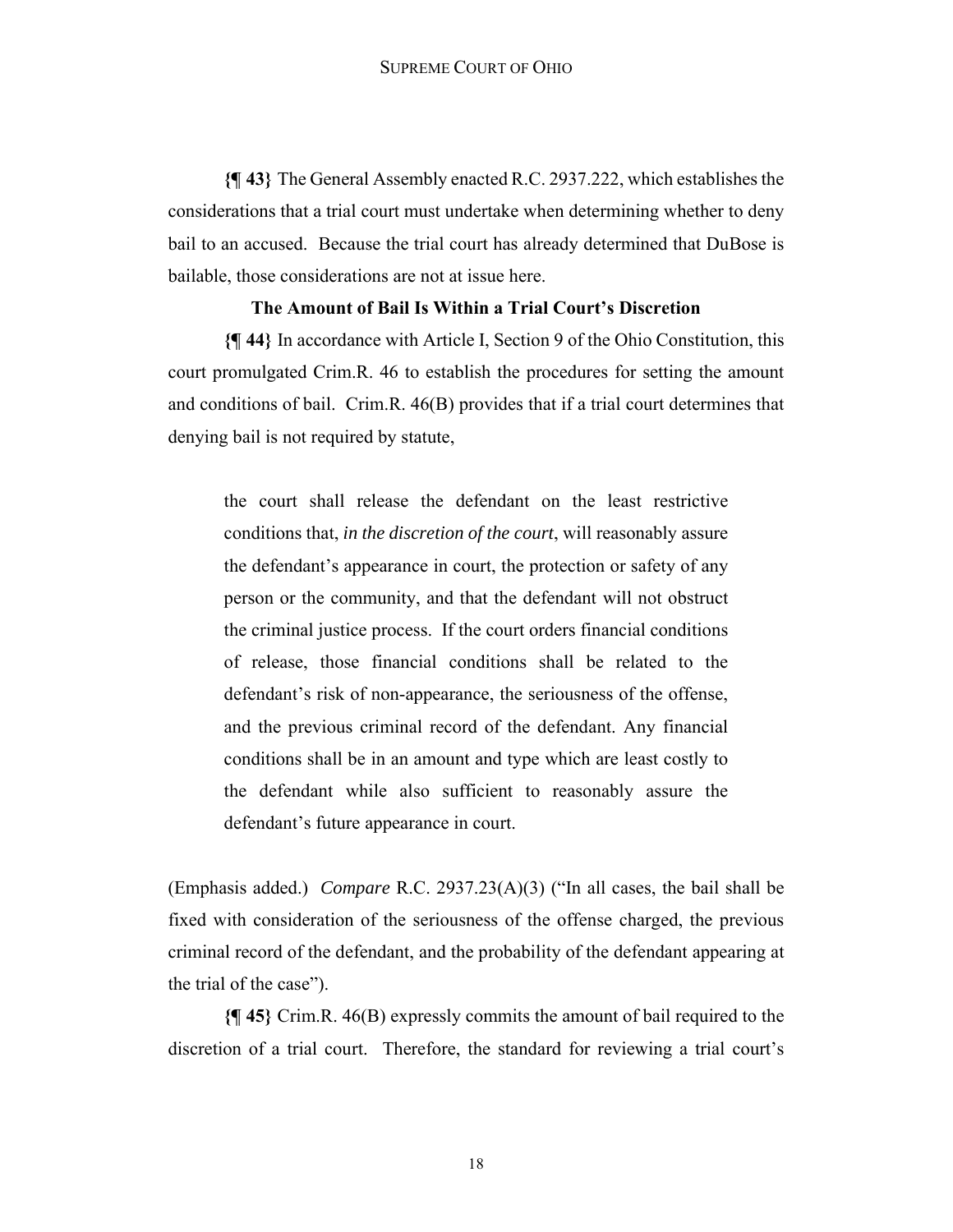determination of the amount of bail is the abuse-of-discretion standard. *Jenkins v. Billy*, 43 Ohio St.3d 84, 85, 538 N.E.2d 1045 (1989); *Bland v. Holden*, 21 Ohio St.2d 238, 239, 257 N.E.2d 397 (1970) ("The amount of bail is largely within the sound discretion of the court").

**{¶ 46}** This accords with the decisions of other courts of last resort that the amount of bail is a discretionary determination. *See, e.g.*, *State v. Visintin*, 143 Haw. 143, 162, 426 P.3d 367 (2018); *State v. Pratt*, 204 Vt. 282, 2017 VT 9, 166 A.3d 600, ¶ 20; *State v. Brown*, 2014-NMSC-038, 338 P.3d 1276, ¶ 39; *Myers v. St. Lawrence*, 289 Ga. 240, 241-242, 710 S.E.2d 557 (2011); *Querubin v. Commonwealth*, 440 Mass. 108, 120, 795 N.E.2d 534 (2003), fn. 10. It is also consistent with our own recognition that when excessive-bail cases are "considered as appeals, it is reasonable to require some finding of error or abuse of discretion before allowing the writ to issue overturning or modifying the decision of the trial court." *In re DeFronzo*, 49 Ohio St.2d 271, 273, 361 N.E.2d 448 (1977).

#### **Review of Bail Decisions**

**{¶ 47}** Ohio law does not permit an interlocutory appeal of a trial court's order setting bail, and we have recognized that a petition for a writ of habeas corpus is the proper vehicle to raise an excessive-bail claim. *Chari v. Vore*, 91 Ohio St.3d 323, 325, 744 N.E.2d 763 (2001); *State v. Bevacqua*, 147 Ohio St. 20, 67 N.E.2d 786 (1946), syllabus. We have suggested that there is a hybrid nature to these types of claims, pointing to "the 'anomaly in original actions which are filed seeking habeas corpus on the grounds of excessive bail because the effect of such cases is an appeal from a decision of the trial court; yet, such cases are also considered as original actions so as to permit hearings and findings of fact.' " *Ahmad v. Plummer*, 126 Ohio St.3d 262, 2010-Ohio-3757, 933 N.E.2d 256, ¶ 2, quoting *DeFronzo* at 273. Relying on *Ahmad* and *DeFronzo*, this court recently held that a trial court's determination of the amount of bail is subject to de novo review by this court and suggested that this court is vested with the discretion to substitute its judgment for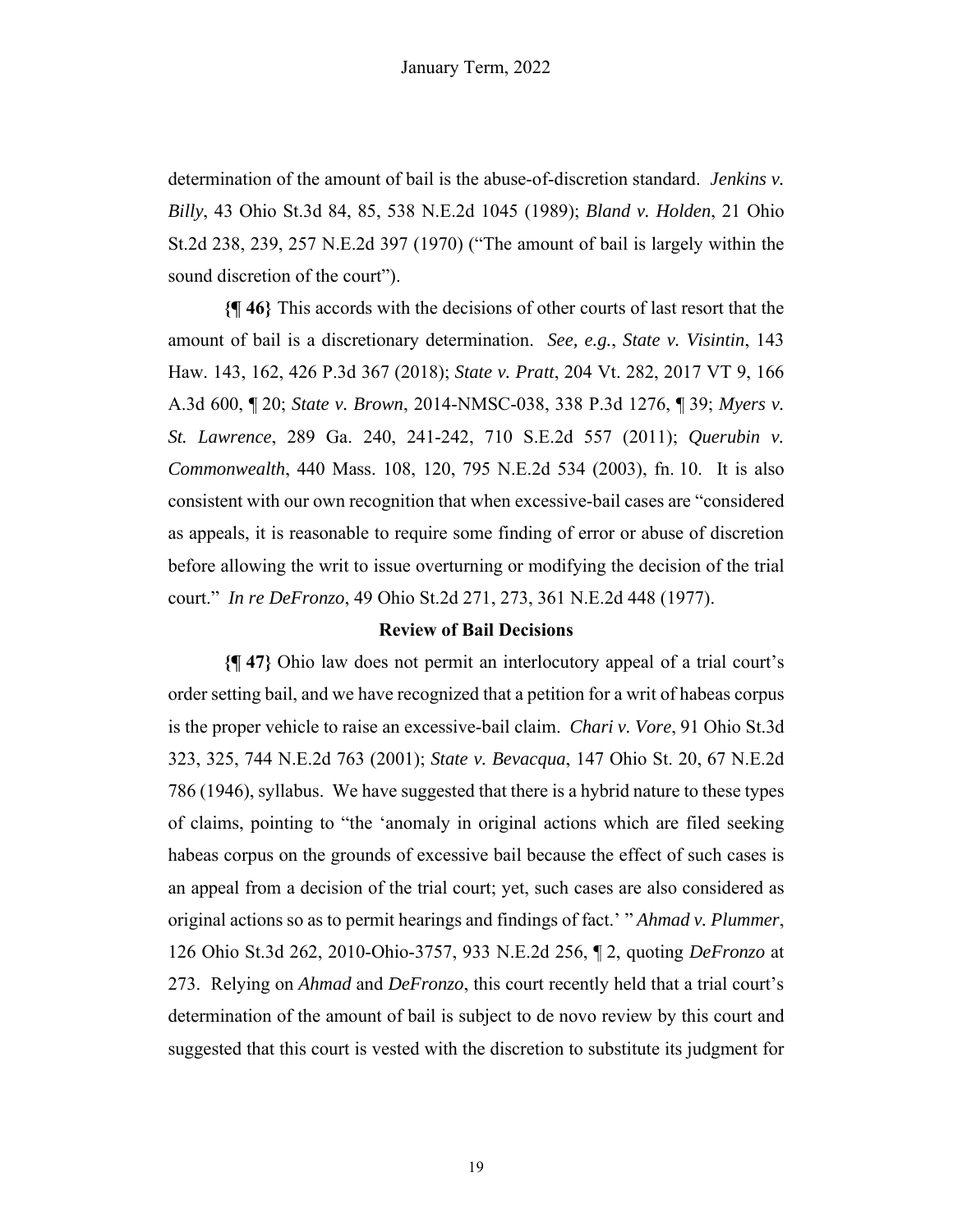that of the trial court and determine the amount of bail. *See Mohamed v. Eckelberry*, 162 Ohio St.3d 583, 2020-Ohio-4585, 166 N.E.3d 1132, ¶ 4-5.

**{¶ 48}** In my view, that analysis is incorrect. This is an appeal from an original action, and we review de novo the evidence presented in the trial court and any new evidence submitted to the court of appeals or to this court. *Ahmad* at ¶ 2. But the focus remains on whether the petitioner is entitled to a writ of habeas corpus, and " '[h]abeas corpus in Ohio is generally appropriate in the criminal context only if the petitioner is entitled to immediate release from prison or some other type of physical confinement.' " *Smith v. Leis*, 106 Ohio St.3d 309, 2005- Ohio-5125, 835 N.E.2d 5, ¶ 13, quoting *State ex rel. Smirnoff v. Greene*, 84 Ohio St.3d 165, 167, 702 N.E.2d 423 (1998).

**{¶ 49}** DuBose therefore bore the burdens of presenting evidence and persuading this court that he is unlawfully confined. *Chari* at 326. As explained above, the trial court is vested with discretion to set the amount and conditions of bail pursuant to Article I, Section 9 of the Ohio Constitution and Crim.R. 46, as well as our caselaw. It therefore follows that DuBose is not entitled to a writ of habeas corpus unless he proves that the trial court abused its discretion in setting the amount and conditions of bail—if the trial court did not exceed its discretion, then DuBose is not being unlawfully confined. In determining whether the trial court abused its discretion, we independently consider and weigh the evidence submitted by the parties.

**{¶ 50}** Because the ultimate standard of review in determining whether DuBose is unlawfully confined on excessive bail is an abuse of discretion, this court is not permitted to substitute its judgment for that of the trial court. *Mohamed*, 162 Ohio St.3d 583, 2020-Ohio-4585, 166 N.E.3d 1132, ¶ 39 (Kennedy, J., dissenting); *see also In re Jane Doe 1*, 57 Ohio St.3d 135, 137-138, 566 N.E.2d 1181 (1991) ("When applying the abuse of discretion standard, a reviewing court is not free to merely substitute its judgment for that of the trial court"). "Nor is it the function of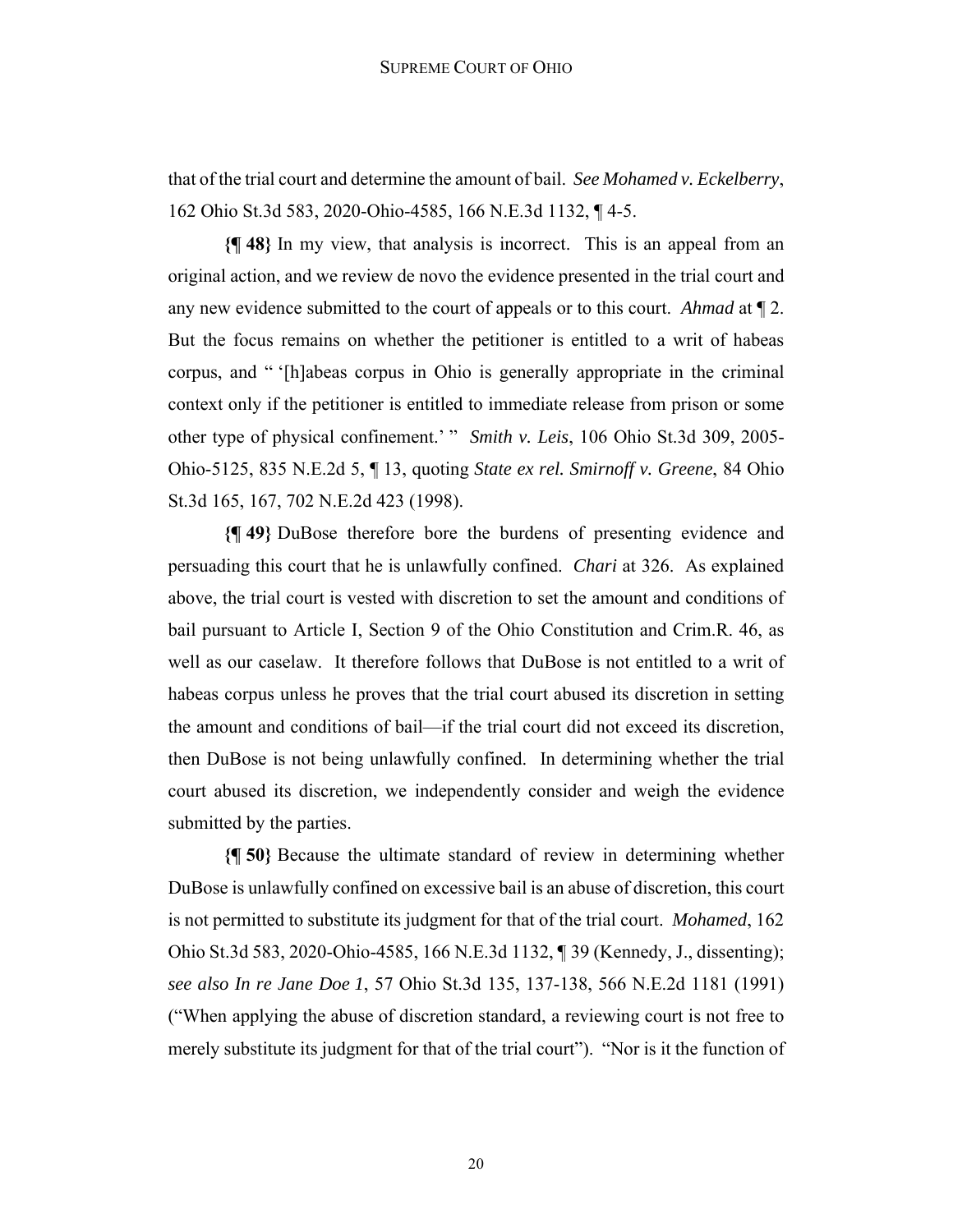a habeas proceeding to provide the petitioner a second bail hearing." *Mohamed* at ¶ 39 (Kennedy, J., dissenting). Rather, the habeas remedy is available to protect the accused's constitutional rights from the trial court's abuse of its discretion in setting an excessive bail. *See generally Bevacqua*, 147 Ohio St. at 22-23, 67 N.E.2d 786.

### **Review for an Abuse of Discretion**

**{¶ 51}** An " ' "abuse of discretion" \* \* \* implies that the court's attitude is unreasonable, arbitrary or unconscionable.' " (Ellipsis added in *White*.) *State v. White,* 118 Ohio St.3d 12, 2008-Ohio-1623, 885 N.E.2d 905, ¶ 46, quoting *State v. Adams*, 62 Ohio St.2d 151, 157, 404 N.E.2d 144 (1980). It also exists when there is "perversity of will, passion, prejudice, partiality, or moral delinquency." *Pons v. Ohio State Med. Bd*., 66 Ohio St.3d 619, 621, 614 N.E.2d 748 (1993).

**{¶ 52}** Crim.R. 46(B) directs the trial court to impose the least-restrictive conditions of release that "will reasonably assure the defendant's appearance in court, the protection or safety of any person or the community, and that the defendant will not obstruct the criminal justice process." Financial conditions must also be "related to the defendant's risk of non-appearance, the seriousness of the offense, and the previous criminal record of the defendant." *Id*. The trial court must also consider (1) the nature and circumstances of the crime charged and whether the crime involved a weapon, (2) the weight of the evidence against the defendant, (3) the confirmation of the defendant's identity, (4) the defendant's family ties, employment, financial resources, character, and record of convictions, and (5) whether the defendant was on parole or subject to another form of court control at the time of the alleged offense. Crim.R. 46(C).

**{¶ 53}** Reviewing the evidence in this case de novo, I believe the trial court's order setting bail at \$1,500,000 was not an abuse of discretion. DuBose is alleged to have committed murder during a robbery in which the victim was shot in the head. He then left the state and flew to Las Vegas. When approached by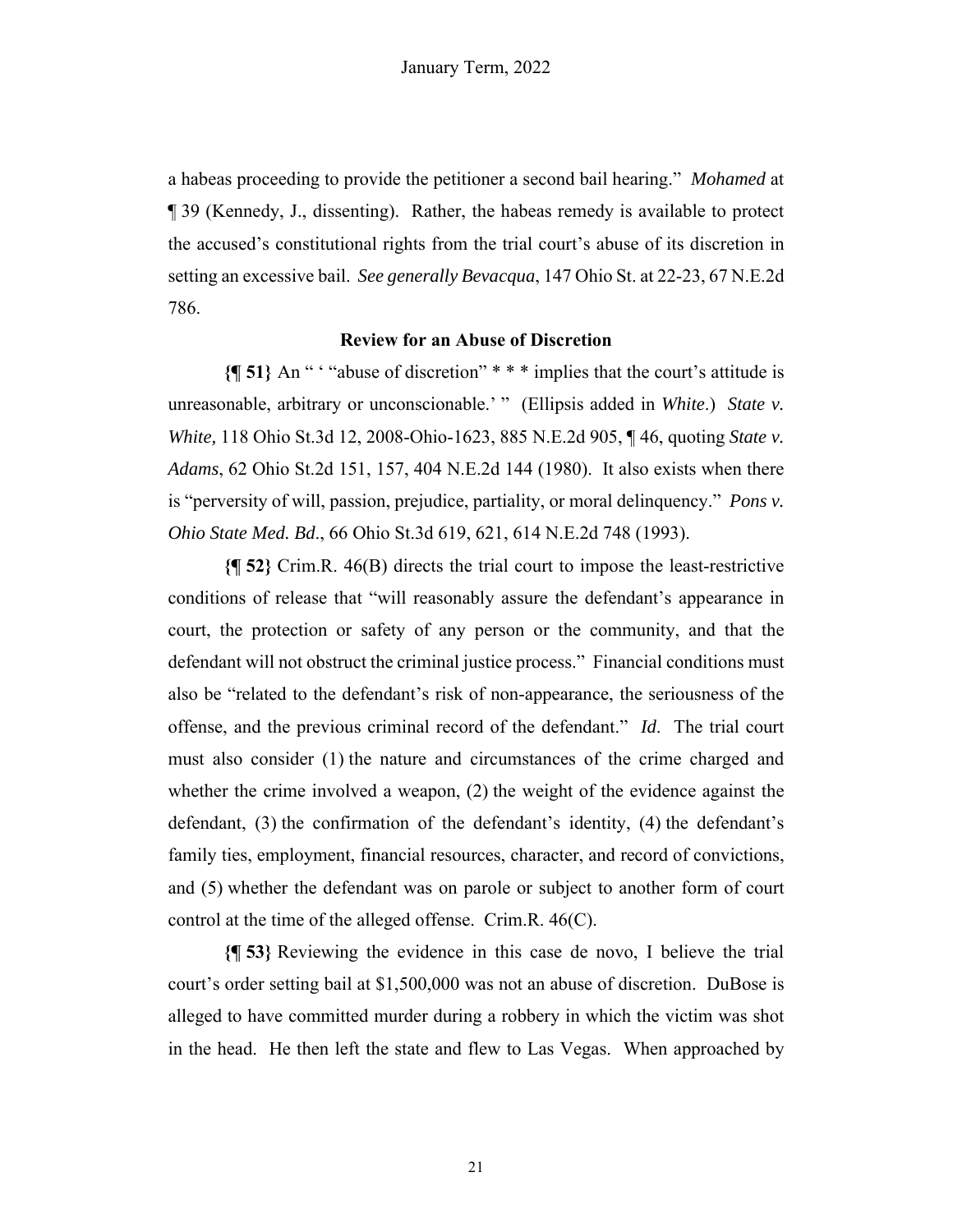law-enforcement officers in Las Vegas, he presented counterfeit identification and was found to have \$2,000 in cash. Following DuBose's extradition from Las Vegas, the trial court initially set bail at \$1,500,000. On DuBose's motion and after hearing about his connections to the community and his inability to pay the bail previously set, the trial court reduced bail to \$500,000. However, because the victim's family had not been notified of the change-of-bail hearing as required by Marsy's Law, Article 1, Section 10a of the Ohio Constitution, the trial court reinstated the \$1,500,000 bail. At a subsequent hearing on DuBose's motion for reduced bail, the victim's grandmother stated that her family would not feel safe if DuBose were released and that the victim's mother was scared of him. There was also evidence of a social-media post in which DuBose posed with multiple firearms, which, along with the circumstances of the crime, tends to prove that he possessed a firearm at the time of the murder and robbery. DuBose, in turn, pointed to his limited financial resources, his ties to the community, and his lack of a felony record. The trial court ultimately maintained DuBose's bail at \$1,500,000.

**{¶ 54}** Considering this evidence, without giving deference to the trial court's findings, it was not unreasonable to set bail at \$1,500,000. DuBose faces serious charges with mandatory prison time, the evidence suggests that he possessed a firearm at the time he allegedly committed the charged offenses, and he absconded from justice (as shown by his leaving the state soon after the crime, his use of counterfeit identification, and his possession of a large amount of cash). Based on this evidence, a court could reasonably conclude that there is a strong risk that DuBose might not appear at trial. Further, the victim's grandmother's statement to the court indicates that the amount of bail was reasonably necessary for the protection or safety of the victim's family, a factor that Crim.R. 46(B) makes relevant to both the financial and nonfinancial conditions of release. DuBose presented conflicting information regarding his financial condition, at one point representing that he was unemployed and later, when arguing that he had strong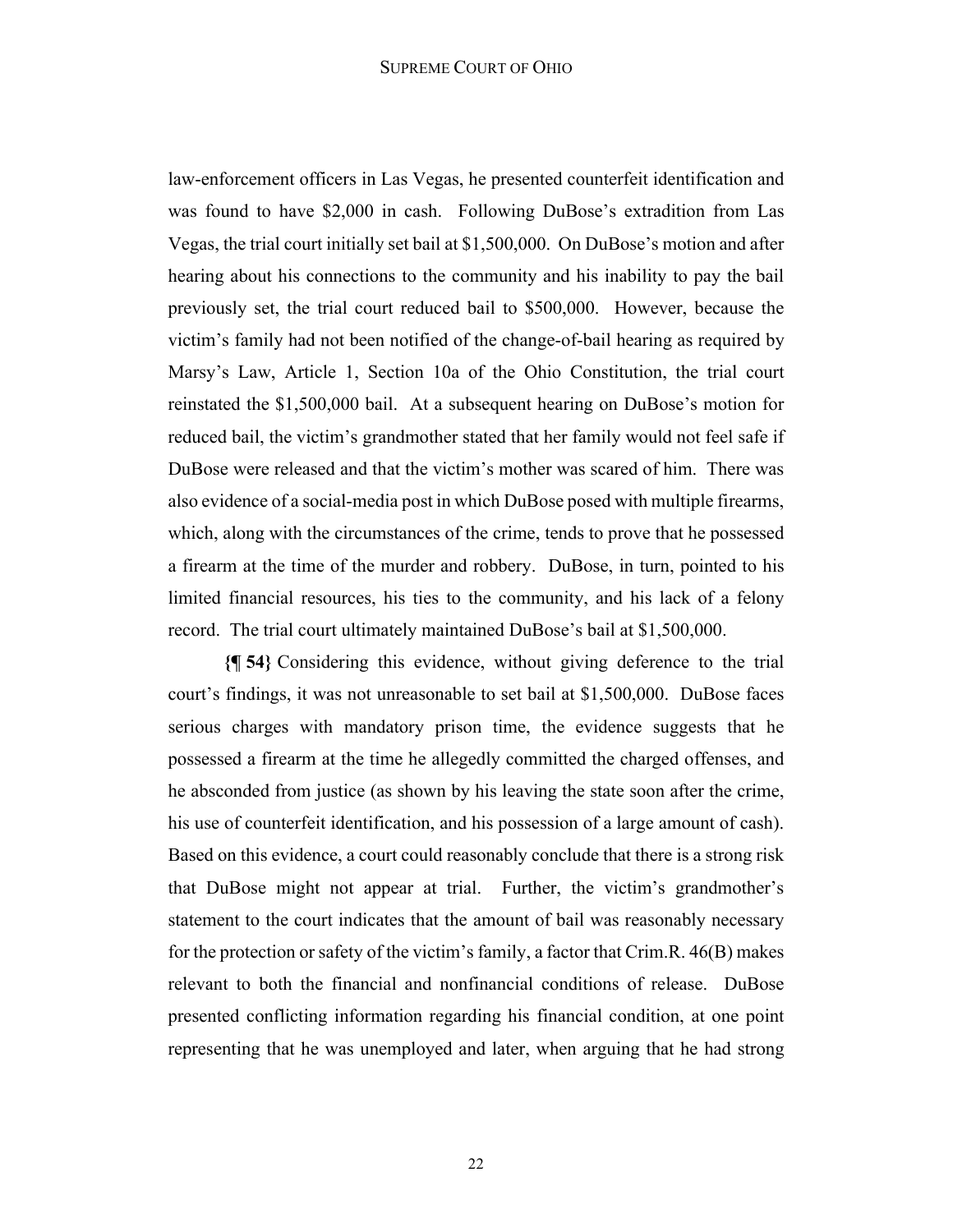ties to the community, claiming that he had been employed by the same employer for a year. That evidence cuts against his credibility as well as his inability to post bail.

**{¶ 55}** Courts have rejected the view that bail is excessive merely because the accused cannot afford it. 4 Wayne R. LaFave, Jerold H. Israel, Nancy J. King, Orin S. Kerr, *Criminal Procedure*, Section 12.2(b) (4th Ed.Rev.2021). Further, to the extent that there is no evidence related to other factors, that counts against DuBose, since he bears the burden of presentment and persuasion. In light of the factors to be considered under Crim.R. 46 and weighing all the evidence together the seriousness of the charged offenses, which were committed with a firearm, the risk of flight, and the need to protect the victim's family—the trial court could reasonably conclude that bail in the amount of \$1,500,000 was necessary.

**{¶ 56}** The majority's analysis has it backwards. It applies a de novo review to the ultimate decision regarding the amount of bail, but it relies on the trial court's findings—or lack of findings—regarding the evidence presented. It suggests that the trial court put too much weight on the victim's family's safety and failed to make a finding that DuBose poses an actual threat. It notes that the trial court gave DuBose the benefit of the doubt regarding whether he had fled the state, even though the trial court also noted that DuBose could not justify using counterfeit identification. And the majority relies on the fact that the trial court initially determined that the charges of murder and robbery required bail in the amount of only \$500,000, while disregarding its finding that bail in the amount of \$1,500,000 was necessary.

**{¶ 57}** This is not de novo review. A de novo review requires the reviewing court to independently consider and weigh the evidence and to determine whether the party who bears the burden of proof—here, DuBose—has demonstrated entitlement to relief. Instead, the majority basically picks and chooses among the trial court's findings, deferring to some and rejecting others, before coming to its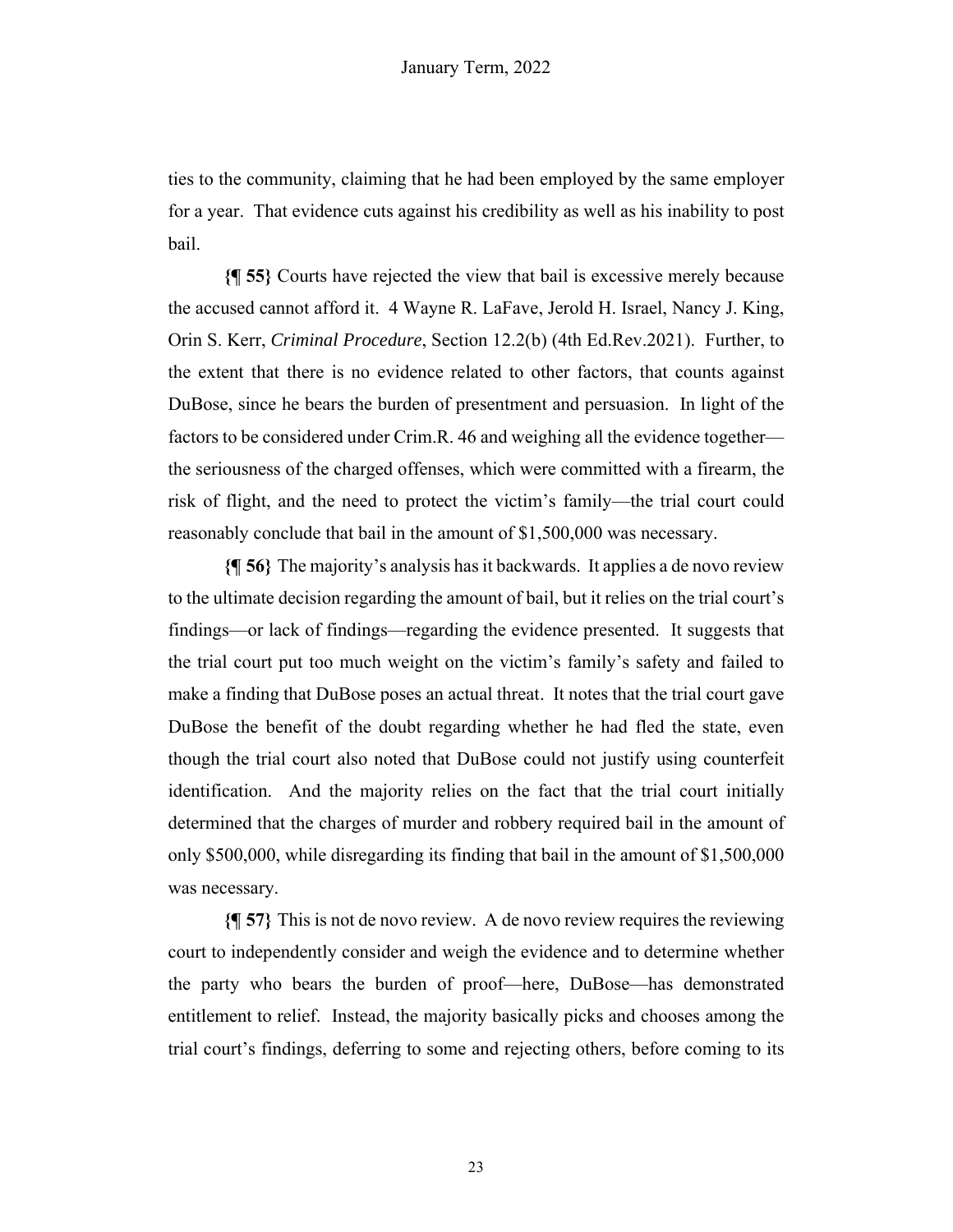own conclusion that the trial court's findings that it accepts warrant a reduction of the bail amount.

**{¶ 58}** In my view, DuBose failed to establish that the trial court abused its discretion in setting the amount of bail. The trial court's consideration of the relevant factors on the record shows that its decision was not unreasonable, arbitrary, or unconscionable or that it otherwise exhibited perversity of will, passion, prejudice, partiality, or moral delinquency. Absent a showing that the trial court abused its discretion in setting bail, DuBose's confinement is not unlawful and a writ of habeas corpus will not lie. For these reasons, I dissent and would reverse the judgment of the court of appeals.

# **FISCHER, J., dissenting.**

**{¶ 59}** Abuse of discretion is the appropriate standard of review in a habeas corpus petition alleging excessive bail when an appellate court merely reviews the same evidence presented to the trial court during the bail hearings. Because the majority opinion holds otherwise, I must respectfully dissent.

### **Abuse of Discretion Is the Appropriate Standard of Review in this Case**

**{¶ 60}** The majority opinion holds that the First District Court of Appeals properly reviewed de novo the issue of excessive bail in Justin DuBose's habeas petition. The majority opinion maintains that whether the trial court complied with Crim.R. 46—i.e., whether it considered the proper factors—is solely a question of law. Majority opinion at ¶ 17. The majority opinion also relies on this court's recent decision in *Mohamed v. Eckelberry*, 162 Ohio St.3d 583, 2020-Ohio-4585, 166 N.E.3d 1132, ¶ 5, to support its assertion that an appellate court may perform an independent review in this situation.

**{¶ 61}** While *Mohamed* recognizes that there are circumstances in which an appellate court may have some independent review, it does not suggest that appellate courts have unrestrained de novo review for all bail issues. Rather,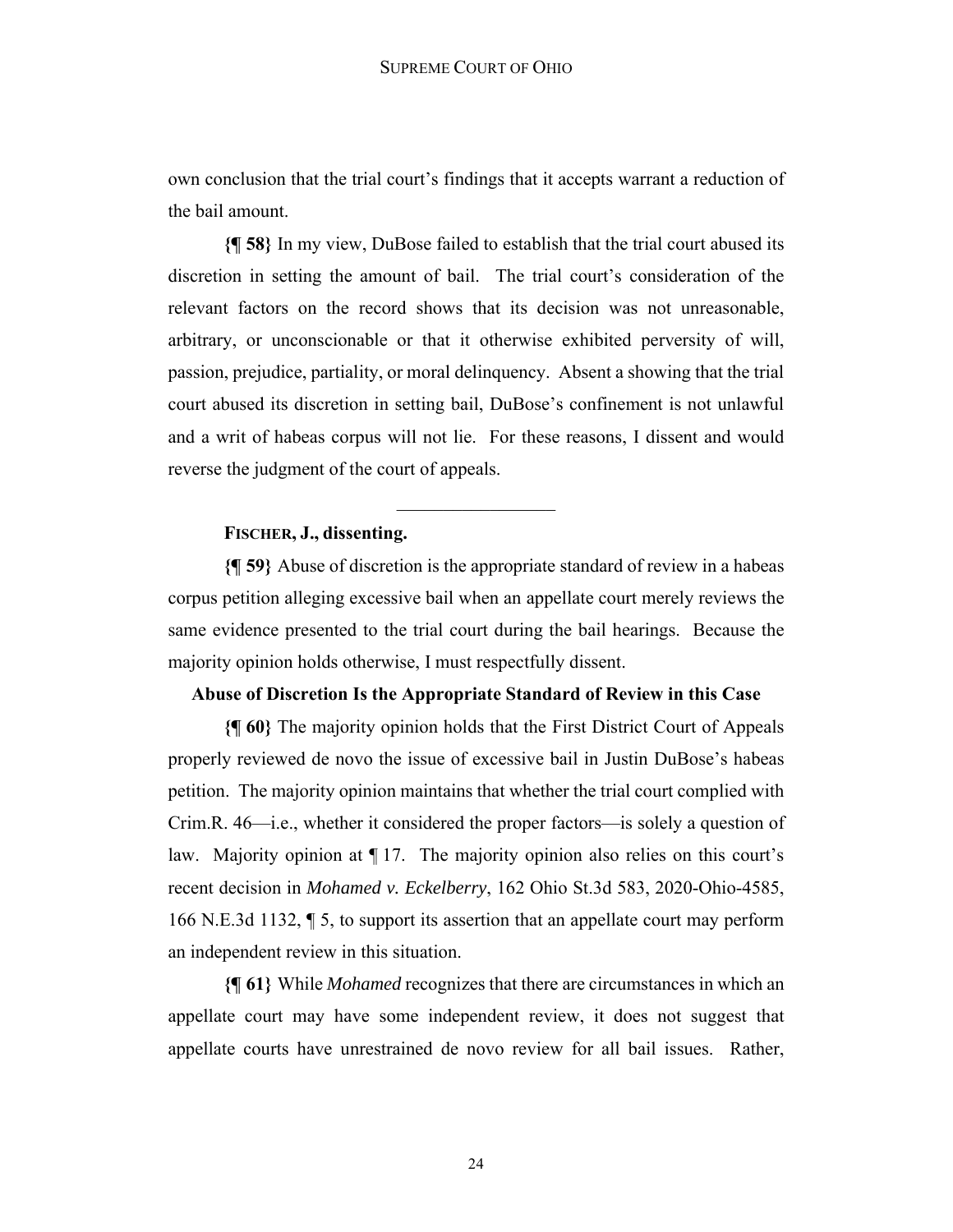*Mohamed* indicates that a de novo review is appropriate when the appellate court has accepted new evidence from the petitioner, outside of what was presented to the trial court. *See Mohamed* at ¶ 4-5. To interpret *Mohamed* so broadly is to invalidate well-established precedent on the issue.

**{¶ 62}** It is true that this court's case law has made it difficult to determine the appropriate standard of review in habeas cases asserting excessive bail. *See DuBose v. McGuffey,* 165 Ohio St.3d 1459, 2021-Ohio-4147, 176 N.E.3d 770, ¶ 5 (DeWine, J., dissenting). But after reading the line of cases on this issue, I find it apparent that the proper standard of review is generally an abuse of discretion, unless the petitioner has demonstrated that independent review is warranted. *See Jenkins v. Billy,* 43 Ohio St.3d 84, 85, 538 N.E.2d 1045 (1989) (court noted that the petitioner alleged no facts to demonstrate that the trial court abused its discretion or that appropriate grounds for independent review by the Ohio Supreme Court existed); *State v. Foster*, 10th Dist. Franklin No. 08AP-523, 2008-Ohio-3525, ¶ 5 (challenges alleging excessive bail are generally reviewed for an abuse of discretion in a habeas corpus action).

**{¶ 63}** While there are certainly circumstances in which an independent review may be appropriate, for example, when the appellate court has accepted new evidence or has held a hearing, *see In re DeFronzo*, 49 Ohio St.2d 271, 274, 361 N.E.2d 448 (1977), those situations do not exist in this case. The First District was presented with only the trial-court documents and the transcripts of the bail hearings that had been held before the trial court. There was no new evidence admitted. There was no separate hearing held. The appellate court simply read and reviewed what the parties had presented to the trial court.

**{¶ 64}** We all know that trial courts do not have the discretion to make errors of law. *Johnson v. Abdullah*, Ohio St.3d , 2021-Ohio-3304, N.E.3d  $\Box$ , ¶ 39. But it is evident from the trial-court and appellate-court records in this case that we are not talking about a misapplication of the law. The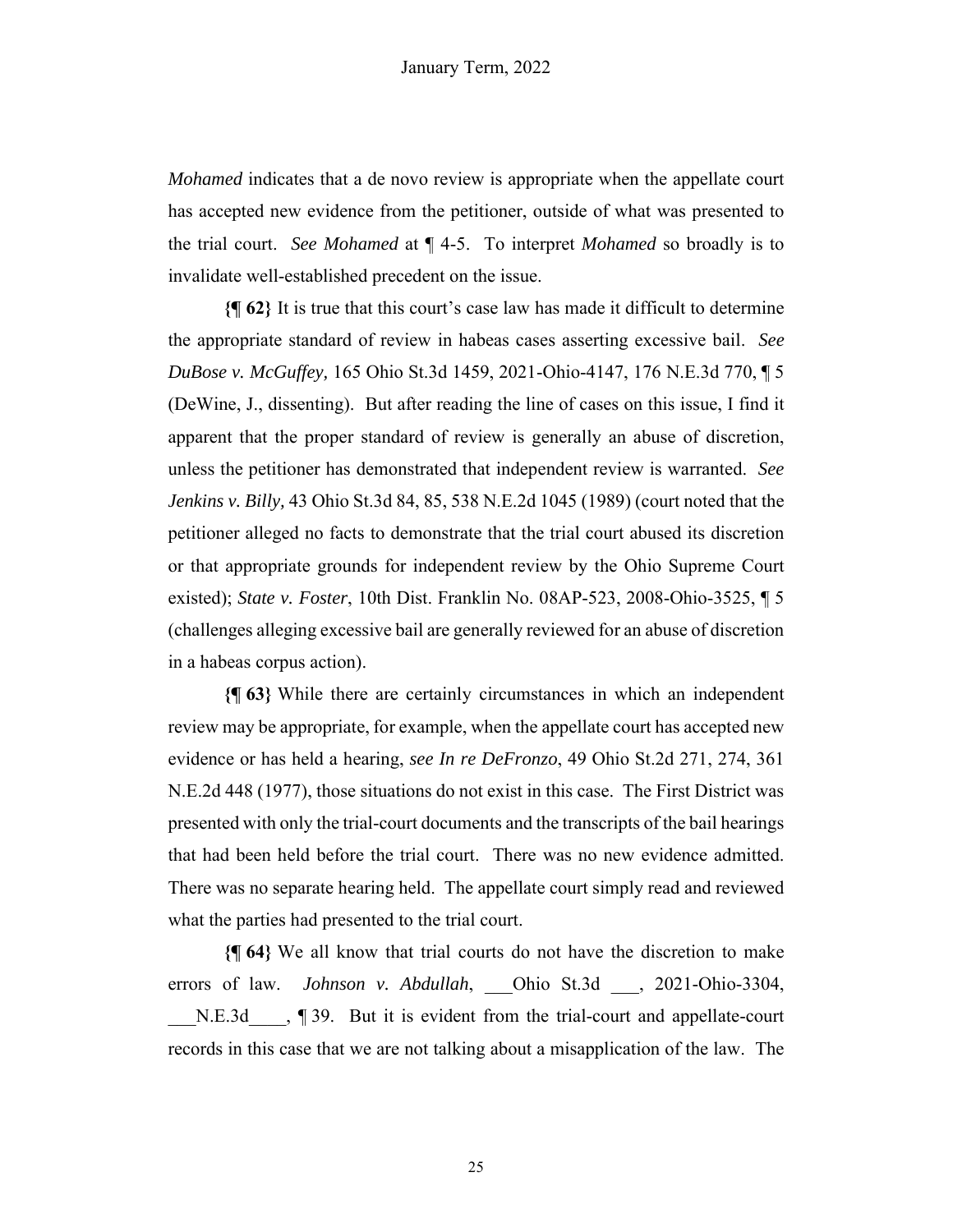entire issue is about weighing the evidence and deciding whether the bail amount imposed was excessive. The appellate court looked only at whether the trial court had appropriately considered DuBose's financial situation—that is, whether the trial court had properly weighed the evidence before it. *See* 2021-Ohio-3815, ¶ 19- 20, 28. And that is an issue that is normally reviewed for an abuse of discretion, and it is an issue that is easily determined here, when the trial-court record is read in full.

**{¶ 65}** The trial-court record clearly demonstrates that the trial court considered DuBose's financial situation in determining the amount of bail; it simply did not give that factor much weight in comparison to the other factors that the trial court was required to consider under Crim.R. 46. DuBose filed two motions for reduction of his bail. In those motions, DuBose briefly mentioned that he and his family do not have the financial means to post his bail. The issue of finances was only briefly mentioned by DuBose's counsel at the first hearing. His counsel noted that DuBose had a job, that he lived with his mother, and that they have "limited resources."

**{¶ 66}** Nevertheless, the trial court considered DuBose's financial situation at each hearing. At the first bail hearing, the trial court acknowledged that it had to consider DuBose's financial situation in addition to many other factors, such as the seriousness of the offense. The court, considering all the factors, decided to reduce the bail amount. However, upon rehearing, after listening to statements from the victim's family member, the court stated, "This *additional* information that I've received today changes the *consideration* that I had the other day. And the Court being *fully advised*, I'm going to overrule the motion to reduce the bond at this time." (Emphasis added.) At the third hearing, the court again recognized that it needed to consider the defendant's financial resources when setting the bail amount. The court again considered everything it had previously, placing great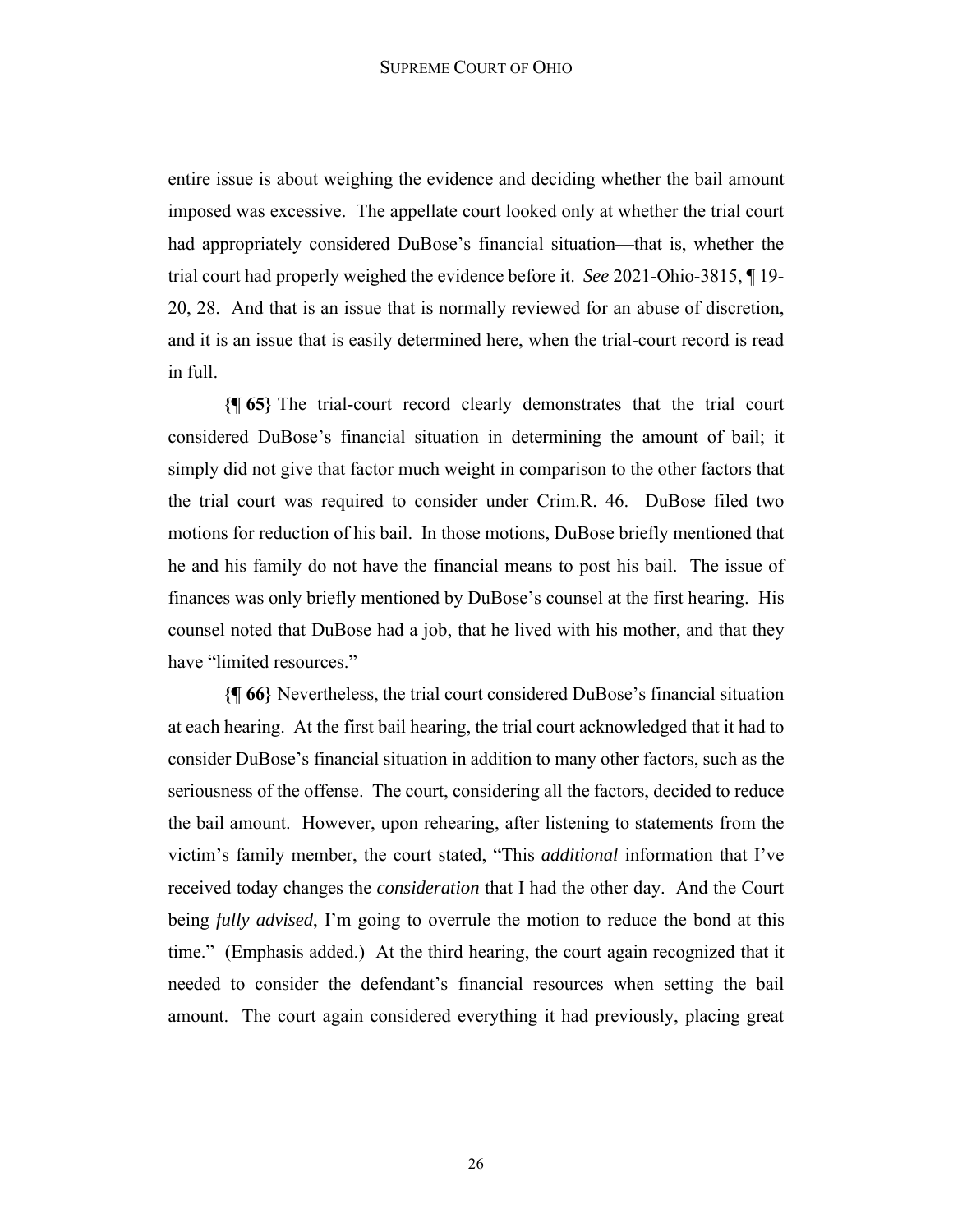weight on the statements from the victim's family member, and it determined that the motion should be denied.

**{¶ 67}** After reviewing the motions filed in the trial court and the transcripts of the hearings on those motions, I find it clear that the trial court considered DuBose's financial resources and weighed that factor with the other relevant factors. The court of appeals even acknowledged the trial court's effort in weighing the factors under Crim.R. 46. 2021-Ohio-3815 at ¶ 28. But the appellate court simply disagreed with the trial court's weighing of those factors, so it conducted its own analysis. *Id.* ¶ 16-28. This was improper because the amount of bail is largely within the sound discretion of the trial court, *see Bland v. Holden*, 21 Ohio St.2d 238, 239, 257 N.E.2d 397 (1970), and the appellate court here merely reviewed the trial-court record. Therefore, abuse of discretion is the appropriate standard of review in this case. We should remand the matter to the appellate court for it to apply the proper standard of review. *See State v. Wamsley*, 117 Ohio St.3d 388, 2008-Ohio-1195, 884 N.E.2d 45, ¶ 29 (cause remanded to the appellate court for it to conduct the proper analysis).

# **Crim.R. 46(C) Permits Consideration of the Safety Concerns of the Victim's Family**

**{¶ 68}** Because I would hold that abuse of discretion is the appropriate standard of review and would remand the cause to the appellate court to apply that standard, I would not reach the state's second proposition of law. However, because the majority opinion decides the issue, I find it necessary to weigh in. I disagree with the majority opinion's conclusion that the trial court's consideration of the safety concerns of the victim's family when setting the bail amount was improper.

**{¶ 69}** I agree that Crim.R. 46(B) clearly indicates that financial conditions of release must be related to the defendant's risk of nonappearance, the seriousness of the offense, and the previous criminal record of the defendant. But that is not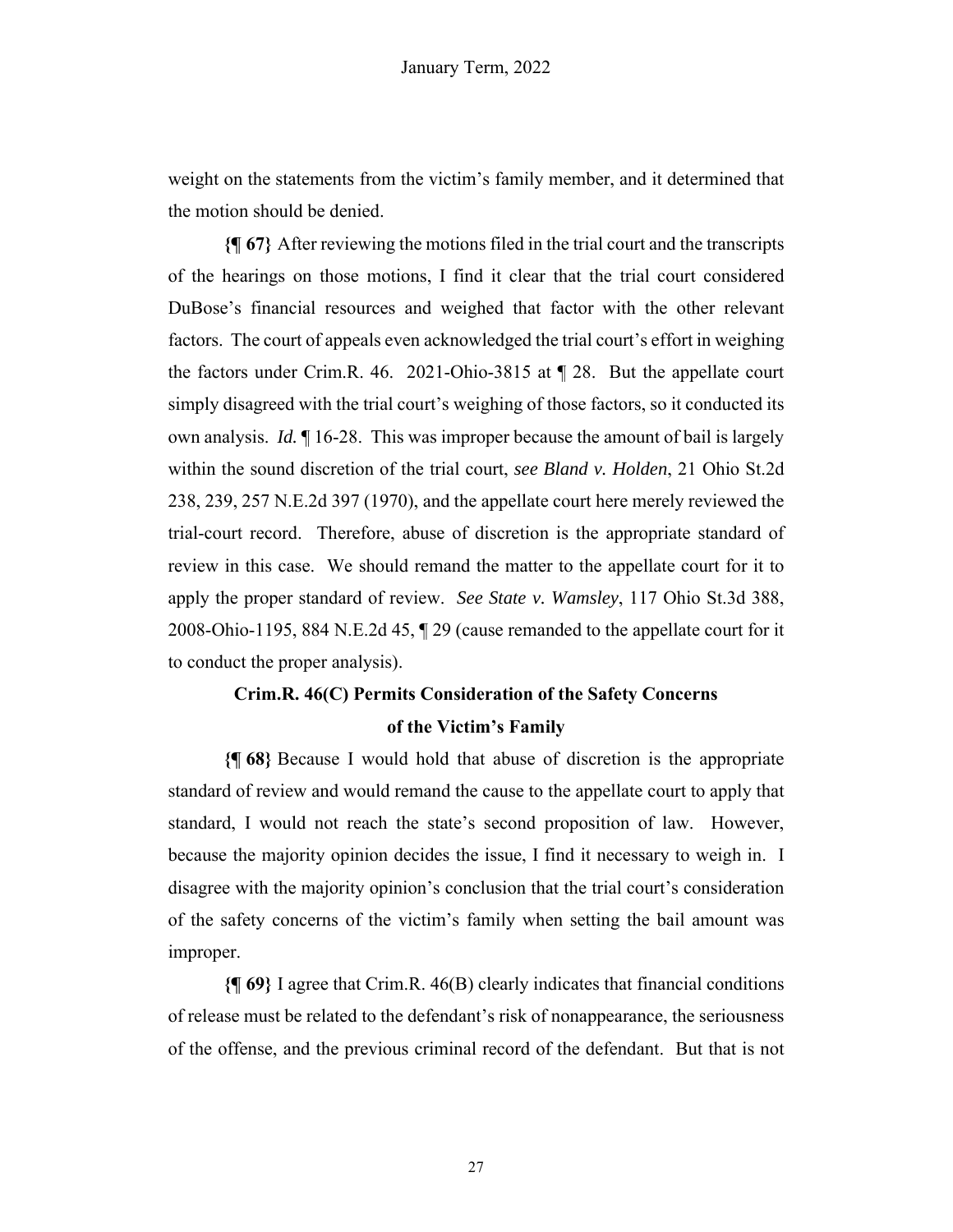the end of the analysis. Crim.R. 46(C) states specifically that "in determining the *types*, *amounts*, *and conditions of bail*, the court *shall* consider all relevant information, *including but not limited to*" a nonexhaustive list of factors. (Emphasis added). This language in Crim.R. 46(C) permits the trial court to consider other relevant information in determining the *amount* of a financial condition. This could include safety concerns expressed by the victim's family.

**{¶ 70}** Therefore, based on the plain language of Crim.R. 46(C), I cannot agree with the majority opinion that the safety concerns cited by the trial court deserve no consideration in determining the *amount* of the defendant's financial condition for bail.

#### **Conclusion**

**{¶ 71}** Abuse of discretion is the appropriate standard of review in this case. I would reverse the judgment and remand the cause for the First District Court of Appeals to review the trial court's bail determination for an abuse of discretion in the first instance. I would not reach the state's second proposition of law. Therefore, I must respectfully dissent.

 $\frac{1}{2}$ 

## **DEWINE, J., dissenting.**

**{¶ 72}** Make no mistake: what the majority does today will make Ohio communities less safe. Despite the fact that Crim.R. 46(B) requires a trial court to consider "the safety of any person or the community" when setting bail, the majority today says that a trial court is prohibited from even considering public safety when setting bail. Despite the fact that Ohio voters passed a constitutional amendment that guarantees victims the right to be heard in the bail process, the majority slams the door on a victim's right to be heard. And despite the fact that trial courts—who take evidence and can assess the credibility of witnesses—are in the best position to make bail decisions, the majority today invites appellate courts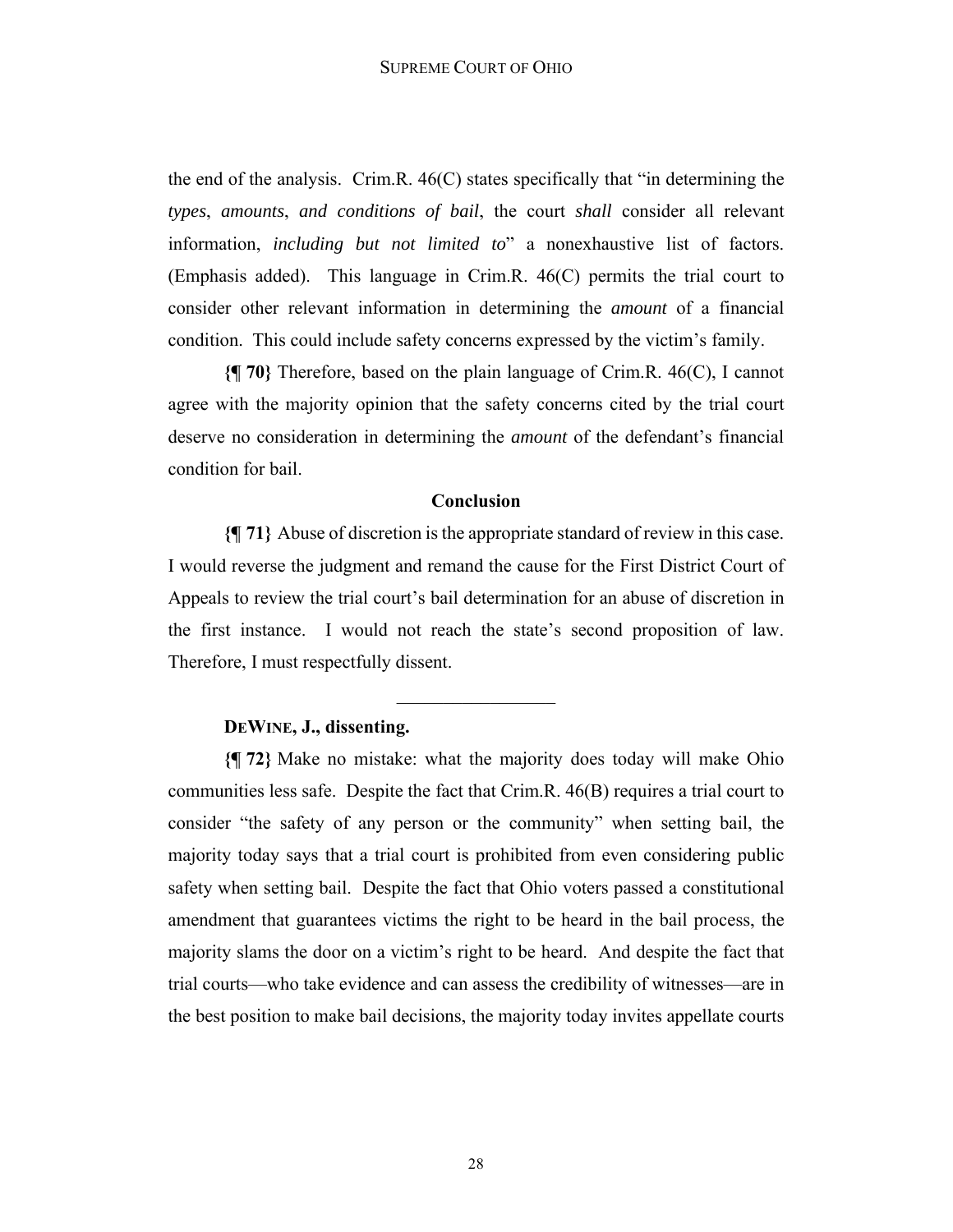to second-guess trial-court bail decisions based on nothing more than a paper record. I dissent.

# **I. Background**

**{¶ 73}** Justin DuBose is alleged to have shot a man in the head while committing an armed robbery, leaving the victim to die. After the crime, DuBose and his accomplice fled. The two were picked up in Las Vegas. When DuBose was apprehended, he provided a fake identification card to law enforcement and was in possession of multiple credit cards that were not in his name, as well as \$2,000 in cash.

**{¶ 74}** Bail was initially set at \$1.5 million. DuBose's counsel filed a motion to reduce bail, and following a hearing, the trial court indicated that bail would be reduced to \$500,000. The next day, however, the trial court reinstated the original bail amount. It did so because it concluded that the family of the deceased had not been notified of the hearing, in violation of Marsy's Law, Ohio Constitution Article I, Section 10a. Marsy's Law guarantees victims the right to be notified of and heard at a proceeding involving the release of the accused. The Constitution defines "victim" to include one who "is directly and proximately harmed" by a criminal act. *Id.* at Section 10a(D).

**{¶ 75}** The trial court reconvened the hearing to allow the victims to be heard. At the hearing, the grandmother of the deceased told the court: "We don't feel safe with him out on bond" and "My daughter's scared to death if he gets out." The state also introduced a picture showing DuBose with a number of firearms. At the conclusion of the hearing, the court overruled the motion to reduce bail.

**{¶ 76}** DuBose filed a second motion to reduce bail. Attached to the motion, DuBose presented travel itinerary and Instragram posts, which he claimed proved that he was not fleeing when he was picked up in Las Vegas. Yet the travel itinerary concerned a flight to Orlando, Florida, not Las Vegas, Nevada. And the Instagram photos were from Orlando and Los Angeles, again not Las Vegas. The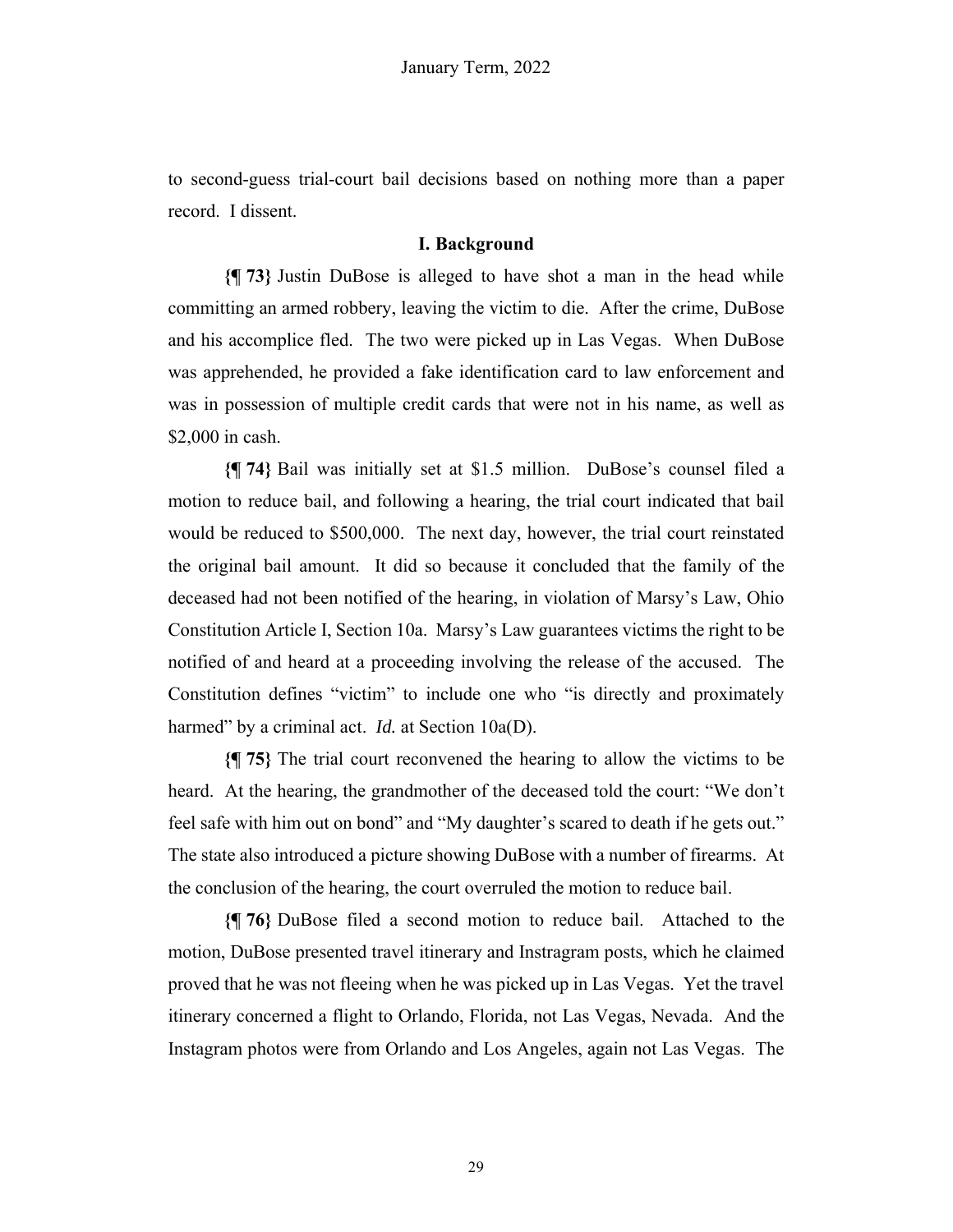trial court noted that there was no legitimate reason for DuBose to present lawenforcement officers with fake identification in Las Vegas, but it also said that it would give DuBose "the benefit of the doubt" that his travel to Las Vegas was not flight. Nonetheless, the trial court overruled DuBose's motion, citing the seriousness of the crime and the statement it had heard from the victim's family member.

**{¶ 77}** DuBose then filed a writ of habeas corpus in the First District Court of Appeals. The court of appeals determined that it would apply de novo review to the trial court's decision—in other words, that it would consider the bail motion anew without providing any deference to the trial court's decision. But despite applying de novo review, the court of appeals didn't hold a hearing. Nor is there any indication in the record that the court of appeals provided any notice to the victims or allowed the victims the right to be heard as required by Marsy's law. *See* Ohio Constitution, Article I, Section  $10a(A)(2)$  and (3). After reviewing the paper record, the court of appeals concluded the trial court had erred and reduced DuBose's bail to \$500,000.

**{¶ 78}** The majority conducts what it says is its own de novo assessment of DuBose's bail, and concludes that the court of appeals appropriately reduced DuBose's bail. Majority opinion, ¶ 26, 34. I disagree with the result reached by the majority, and with the analysis it uses to get there.

## **II. The majority's flawed decision**

**{¶ 79}** In my view, there are several problems with the majority's analysis. First, the majority applies the wrong standard of review. Second, in doing so, the majority fails to accord crime victims the rights they are guaranteed under Marsy's Law. And third, the majority refuses to allow trial courts to even consider public safety when setting bail. Unfortunately, these are mistakes that will have serious consequences when it comes to the safety of Ohio communities.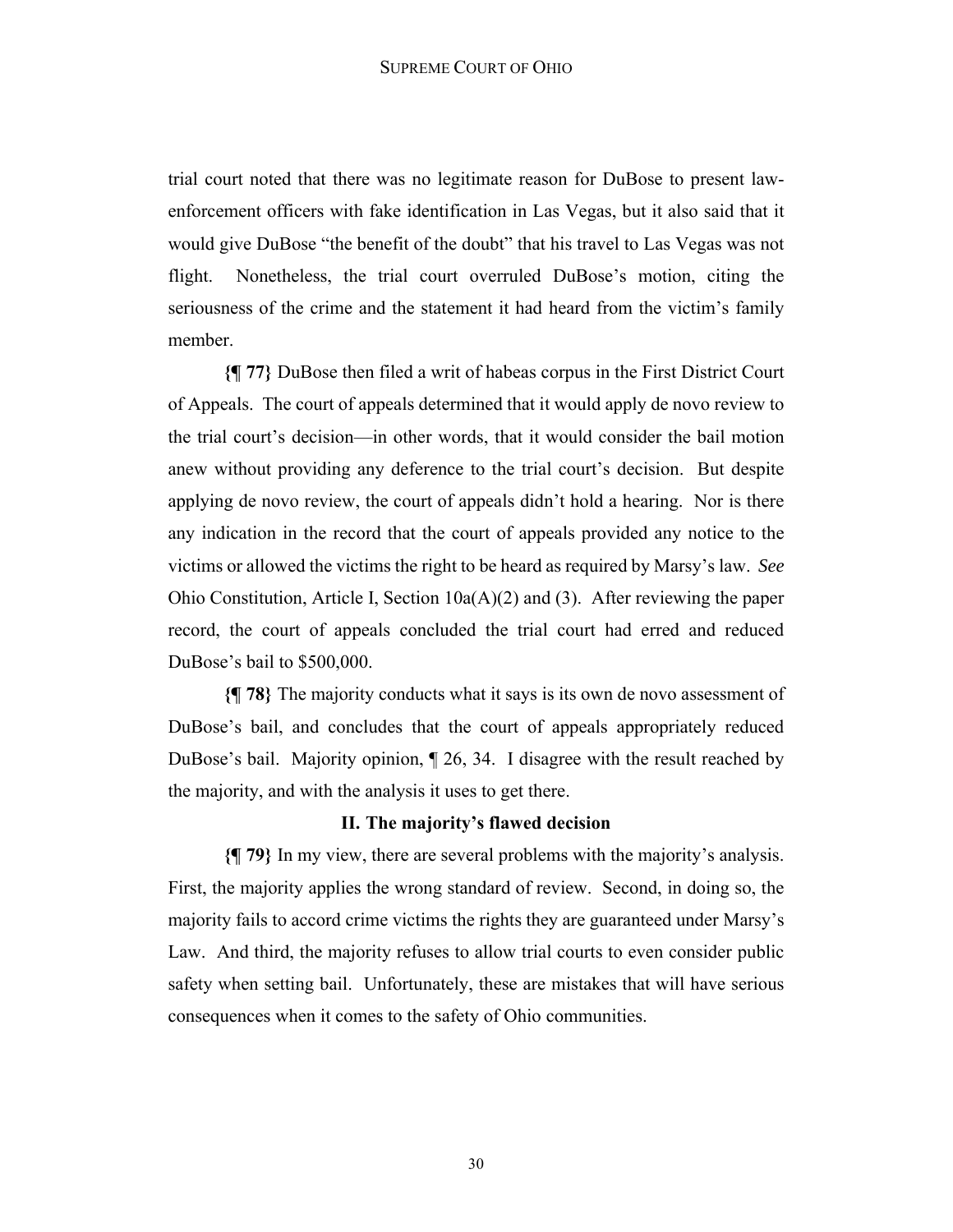# *A. The majority applies the wrong standard of review*

**{¶ 80}** The majority begins its analysis by concluding that the court of appeals correctly applied de novo review to the trial court's bail decision. I disagree.

**{¶ 81}** Article I, Section 9 of the Ohio Constitution entrusts the trial court with the responsibility of setting bail. The applicable provision states: "Where a person is charged with any offense for which the person may be incarcerated, the court may determine at any time the type, amount, and conditions of bail." *Id.* "The court" in the provision obviously refers back to the court in which the defendant has been charged with an offense, meaning it is the trial court that bears the responsibility of setting bail.

**{¶ 82}** Crim.R. 46(B) makes clear that the trial court has discretion as to the terms of bail. Under the rule, in determining the conditions of pretrial release, a trial court is required to impose the least restrictive conditions that "*in the discretion of the court*, will reasonably assure the defendant's appearance in court, the protection or safety of any person or the community, and that the defendant will not obstruct the criminal justice process." (Emphasis added.) *Id.* It is axiomatic that when something is entrusted to a trial court's discretion, we review that decision for an abuse of that discretion.

**{¶ 83}** "To tell a trial judge that he has discretion in certain matters is to tell him that there is a range of choices available to him. It is to tell him that the responsibility is his, and that he will not be reversed except for straying outside the permissible range of choice, i.e., for abuse of discretion." *United States v. E. I. du Pont de Nemours & Co.*, 366 U.S. 316, 372, 81 S.Ct. 1243, 6 L.Ed.2d 318 (1961) (Frankfurter, J., dissenting). Indeed, to apply anything other than abuse-ofdiscretion review to the trial court's discretionary decision is almost nonsensical. How can one possibly review de novo a bail amount that is set based upon a judge's discretion?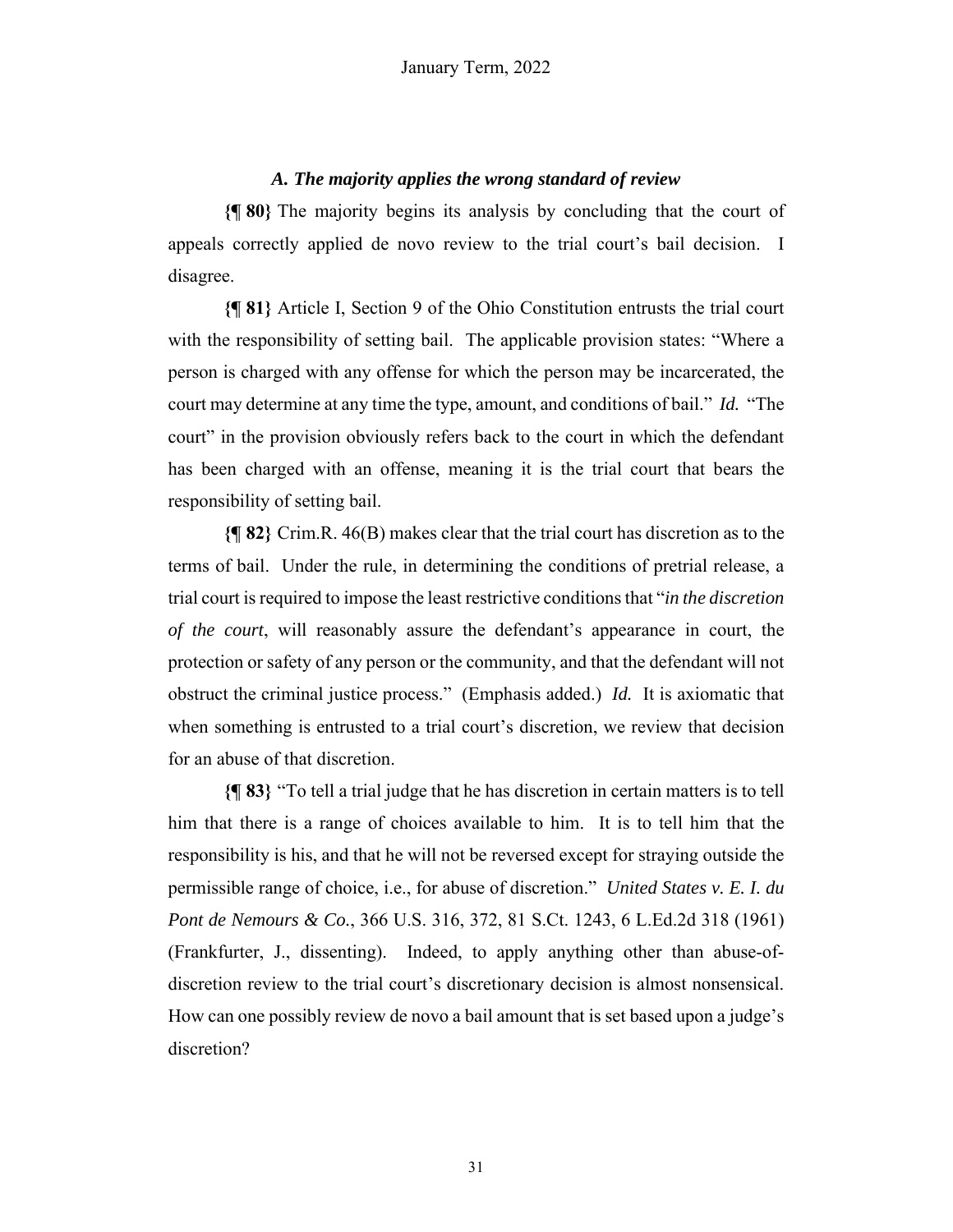#### SUPREME COURT OF OHIO

**{¶ 84}** In endorsing de novo review, the majority cites our recent decision in *Mohamed v. Eckelberry*, 162 Ohio St.3d 583, 2020-Ohio-4585, 166 N.E.3d 1132, ¶ 5, and claims that a court of appeals may "independently weigh the evidence to make its own bail determination." Majority opinion at ¶ 16. *Mohamed*, however, was an ill-advised departure from this court's longstanding precedent.

**{¶ 85}** Up until *Mohamed* was decided, the weight of Ohio authority was that an abuse-of-discretion standard applied. *See, e.g.*, *Ahmad v. Plummer*, 126 Ohio St.3d 262, 2010-Ohio-3757, 933 N.E.2d 256, ¶ 17 ("the court of appeals did not abuse its discretion in determining that the \$3,000,000 bail was not excessive"); *Coleman v. McGettrick*, 2 Ohio St.2d 177, 180, 207 N.E.2d 552 (1965) ("we cannot find any abuse of discretion in the action of the courts denying bail"); *Colavecchio v. McGettrick*, 2 Ohio St.2d 291, 292, 208 N.E.2d 741, (1965) (we "will not interfere with the exercise of [the trial court's] discretion unless there appears to have been a gross abuse thereof"); *Hardy v. McFaul*, 103 Ohio St.3d 408, 2004- Ohio-5467, 816 N.E.2d 248, ¶ 7, 11 (upholding court of appeals' decision that applied abuse-of-discretion standard to excessive-bail claim); *In re Green*, 101 Ohio App.3d 726, 730, 656 N.E.2d 705 (8th Dist.1995) ("In a habeas corpus action to contest the reasonableness of bond, this court must determine whether the trial court abused its discretion"); *In re Scherer*, 7th Dist. Mahoning No. 01 C.A. 167, 2001-Ohio-3420 (applying abuse-of-discretion standard to excessive-bail claim); *King v. Telb*, 6th Dist. Lucas No. L-05-1022, 2005-Ohio-800, ¶ 20 ("In a habeas corpus action which challenges the amount of bond, we must review the decision of the trial court under an abuse of discretion standard"); *see also Hartman v. Schilling*, 160 Ohio St.3d 1486, 2020-Ohio-5506, 158 N.E.3d 617, ¶ 4-5 (Kennedy, J., dissenting) (explaining that the court's decision to dismiss the habeas petition for failure to state a claim without first holding a hearing was impossible to square with the court's statement in *Mohamed* that it would apply de novo review to excessive-bail claims).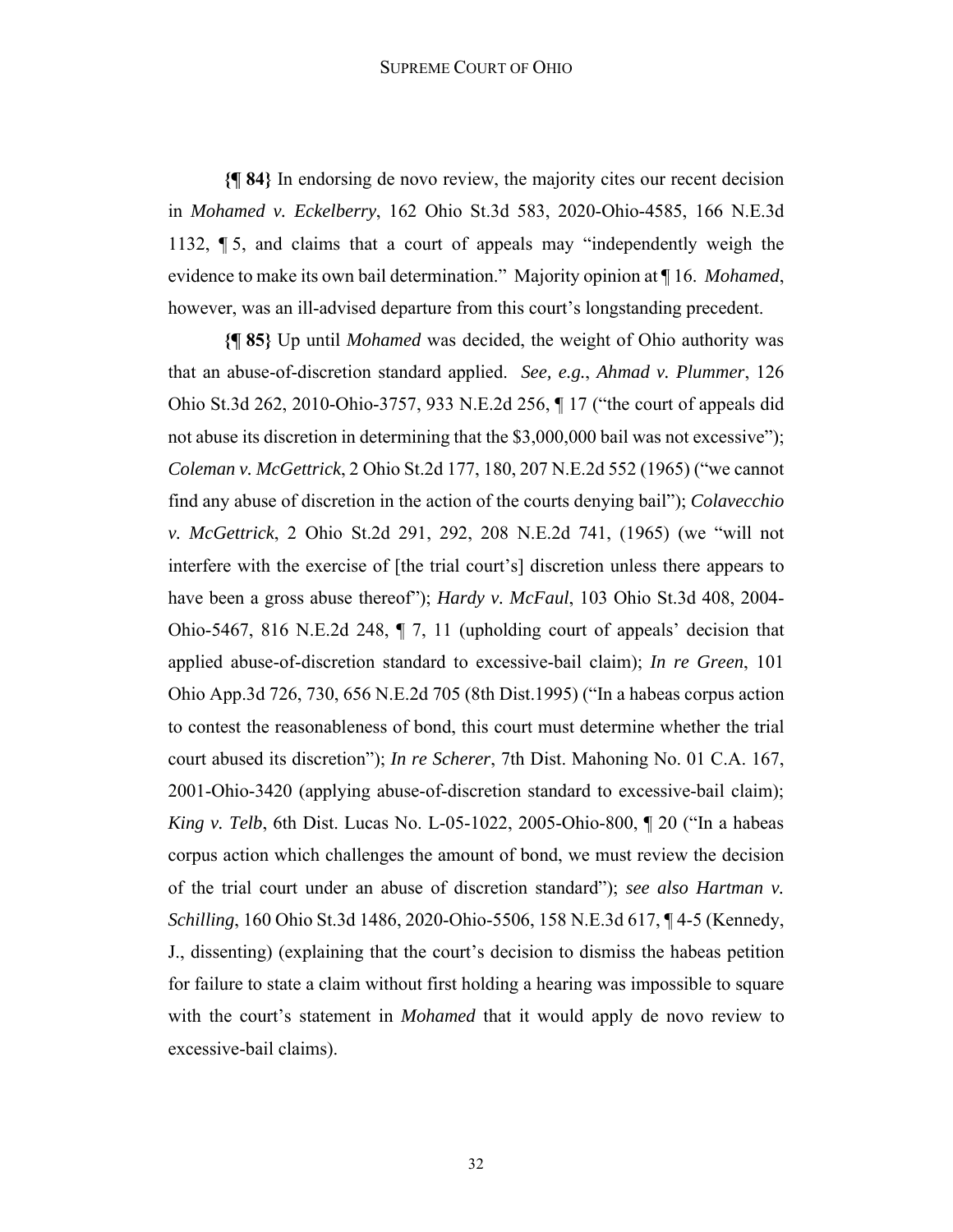**{¶ 86}** In *Mohamed*, at least, this court referred the matter to a master commissioner to take evidence before determining that the bail set by the trial court was excessive. *Mohamed* at ¶ 1. Indeed, the court in *Mohamed* premised its holding that de novo review applied on the fact that "in an original action, an appellate court may permit a habeas petitioner to introduce evidence to prove his claim and then exercise its own discretion in imposing an appropriate bail amount." *Id.* at  $\parallel$  5. But in the case at bar, there was no hearing held and no new evidence submitted. The appellate court simply reviewed the transcripts from the trial court and substituted its judgment for the trial court's. Thus, whatever justification for de novo review existed in *Mohamed* does not exist here.

**{¶ 87}** To make matters worse, the majority requires not only that courts of appeals review de novo trial courts' bail decisions but also that this court review de novo the decisions of the courts of appeals and the trial courts. So that means that every person who has bail set is entitled to three independent looks at his bail terms. That's hardly a model for judicial efficiency.

**{¶ 88}** The bigger problem, though, is that trial judges on the whole will almost certainly make better bail decisions than appellate judges. Our Constitution and Crim.R. 46 entrust bail decisions to trial judges for a reason. The typical trial judge has extensive experience in setting the conditions of release, making such decisions on a regular, often daily, basis. "With experience in fulfilling that role comes expertise." *Anderson v. Bessemer City*, 470 U.S. 564, 574, 105 S.Ct. 1504, 84 L.Ed.2d 518 (1985). Moreover, "[t]he trial judge is best able to view the witnesses and observe their demeanor, gestures and voice inflections, and use these observations in weighing the credibility of the proffered testimony." *Seasons Coal Co., Inc. v. Cleveland*, 10 Ohio St.3d 77, 80, 461 N.E.2d 1273 (1984). By applying deferential review, we ensure that the trial-court proceedings are the "main event," not just a "tryout on the road." *Wainwright v. Sykes*, 433 U.S. 72, 90, 97 S.Ct. 2497, 53 L.Ed.2d 594 (1977).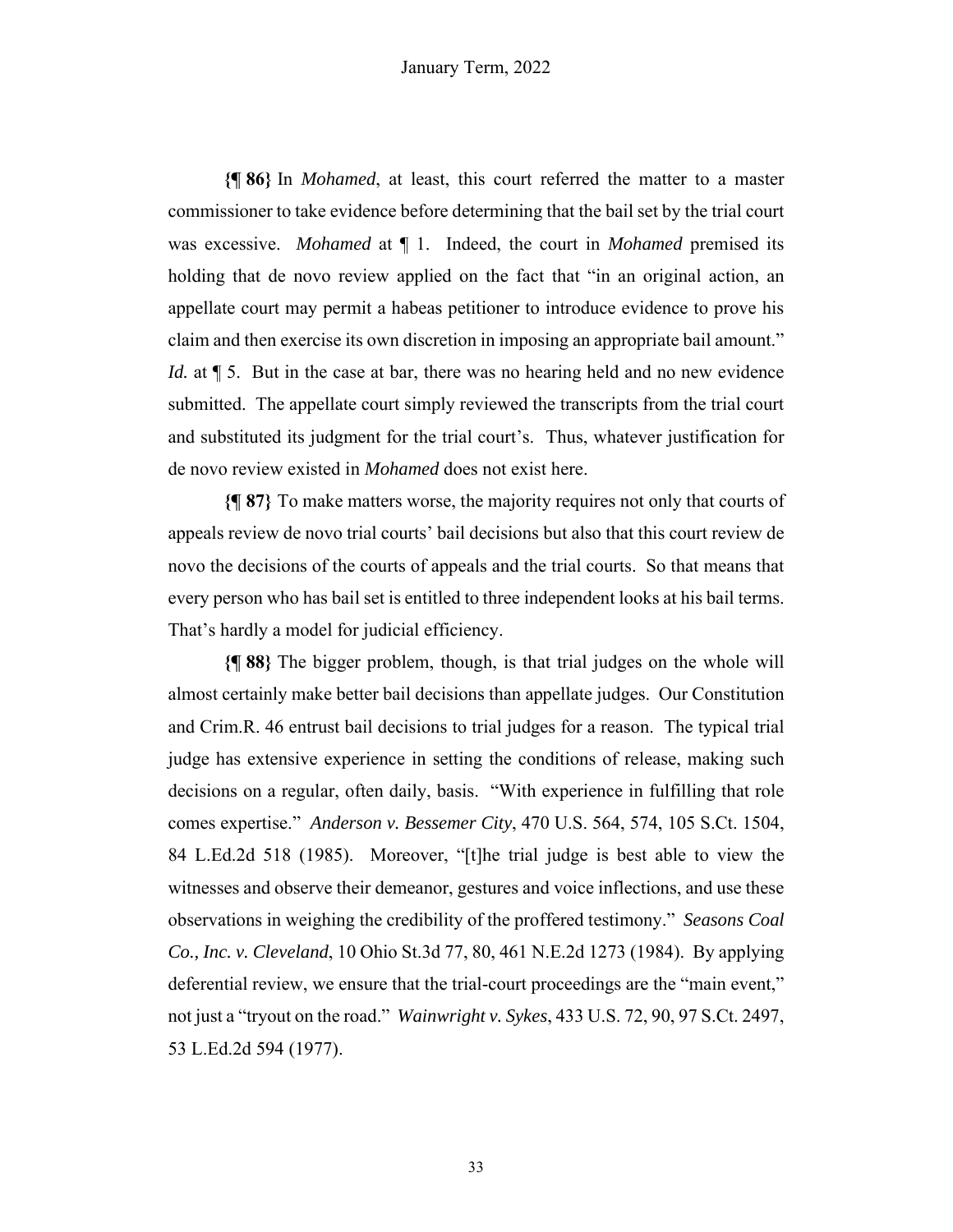**{¶ 89}** In addition, trial courts are far better equipped than appellate courts to actively monitor a defendant's compliance with the terms of bail. They are closer to the action and can more easily and more quickly modify the conditions of release based on changed circumstances. Abuse-of-discretion review, in short, not only comports with our Constitution and rules, but also makes good sense.

**{¶ 90}** Our Constitution places bail decisions in the hands of trial judges, and Crim.R. 46(B) makes clear that bail decisions are entrusted to the trial judge's discretion. We ought to honor these commands and allow reversal of a trial court's bail decision only when the judge has abused the discretion she has been given.

#### *B. The majority gives victims short shrift*

**{¶ 91}** With the passage of Marsy's Law in 2017, Ohio voters elevated the rights of victims to constitutional status. And in the early stages of this case, Marsy's Law worked as it was intended. The trial court and the prosecutor realized that they had neglected to afford the victims the opportunity to be heard in the bail process. A new proceeding was convened, and after hearing the concerns and the fears of the deceased's family, the trial court decided to retain the original bail amount.

**{¶ 92}** But then came the review of that decision. The court of appeals determined that it would consider the matter de novo. Marsy's Law guarantees a victim the right "to reasonable and timely notice of all public proceedings involving the criminal offense or delinquent act against the victim, and to be present at all such proceedings." Article I, Section 10a(A)(2), Ohio Constitution. It also gives the victim the right "to be heard in any public proceeding involving release" of the defendant. *Id.* at Section 10a(A)(3).

**{¶ 93}** If a reviewing court is going to consider a matter anew, without any deference to what happened in the trial court, then it also needs to allow the victims to exercise the same rights they have in the trial court. There is no indication that that happened here. There is nothing in the appellate court record to indicate that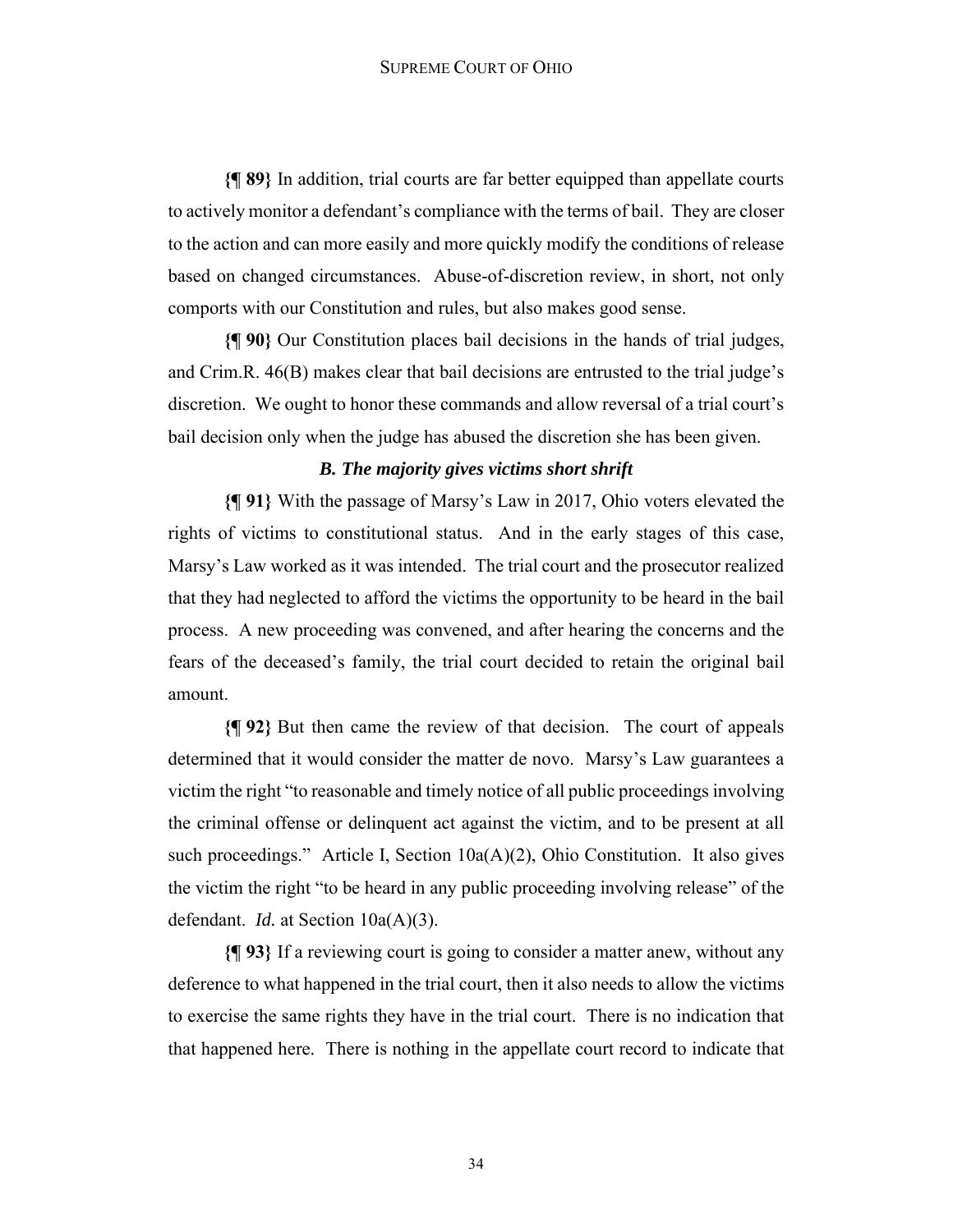the victims were given any opportunity to be present and have their voices heard. And certainly, this court hasn't provided any such opportunity to the victims. Indeed, the majority brushes aside the family's fears based on nothing more than its reading of a paper record. Majority opinion at ¶ 31.

**{¶ 94}** We can't have it both ways. If we are going to say that a reviewing court must ignore the credence that a trial court put in a victim's statements, then we have to insist that the victim be given an opportunity to be heard in the reviewing court. To do otherwise would deprive victims of the rights they are guaranteed under our Constitution.

# *C. The majority improperly prohibits courts from considering the safety of the public*

**{¶ 95}** The majority today holds that a court may not even consider the "potential threat posed by a defendant" to the safety of the community in setting a bail amount. Majority opinion at  $\P$  19, 24. This is a dangerous holding that flies in the face of the plain language of Crim.R. 46(B) and our precedent.

**{¶ 96}** Crim.R. 46(B) provides:

[T]he court shall release the defendant on the least restrictive conditions that, in the discretion of the court, will reasonably assure the defendant's appearance in court*, the protection or safety of any person or the community*, and that the defendant will not obstruct the criminal justice process. If the court orders financial conditions of release, those financial conditions shall be related to the defendant's risk of non-appearance, the seriousness of the offense, and the previous criminal record of the defendant.

(Emphasis added.) By its very terms then, Crim.R. 46(B) mandates that the court consider "the protection or safety of any person or the community" in setting bail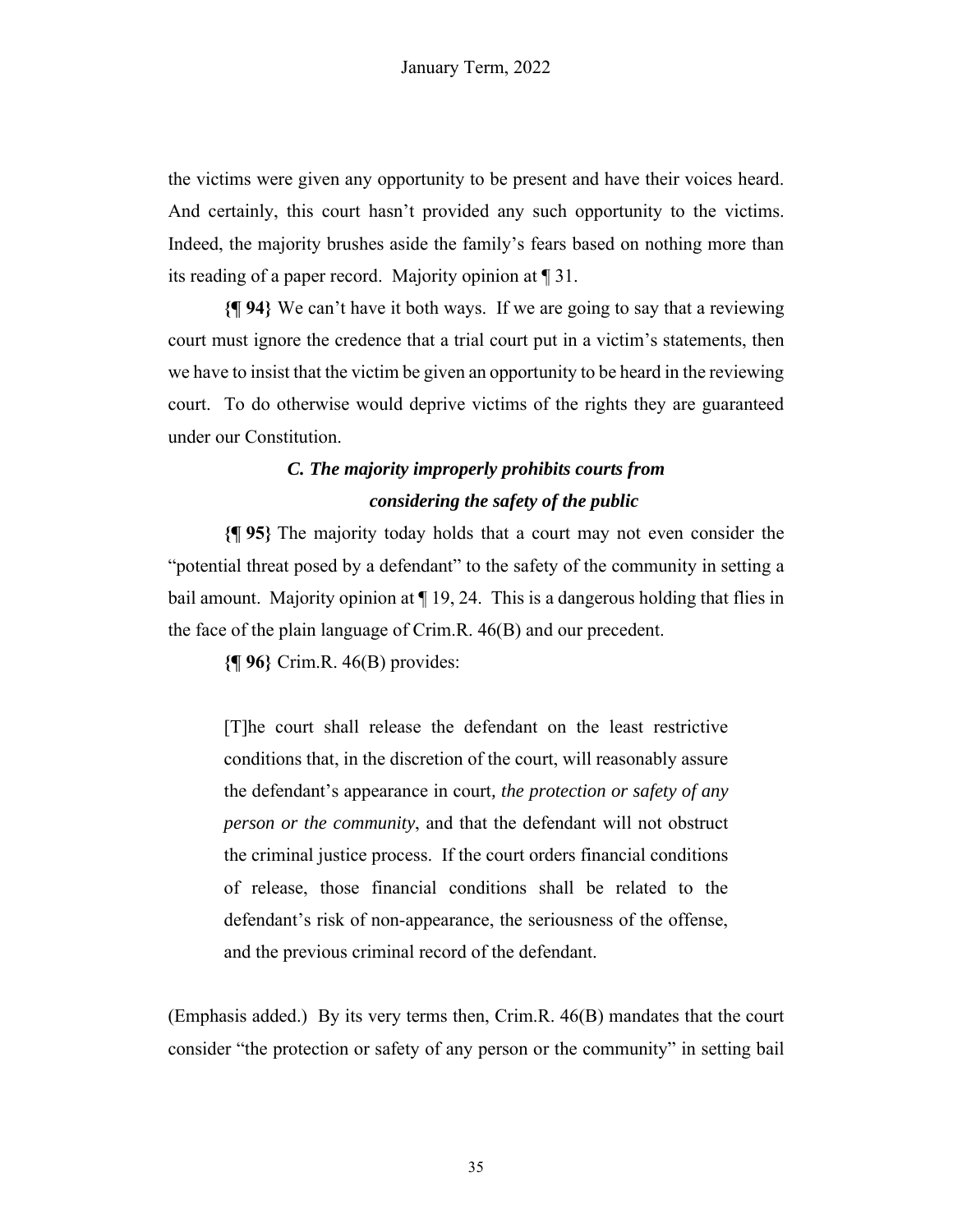terms. The majority tries to get around this inconvenient fact by pointing out that public safety is not explicitly listed in the sentence that relates to financial conditions. Because of this, it reasons, "public safety is not a consideration with respect to the financial conditions of bail" and financial conditions must only relate to the risk of flight. (Emphasis deleted.) Majority opinion at ¶ 24. The problem with this reading is that included within the financial-conditions sentence is not only the risk of nonappearance but also "the seriousness of the offense, and the previous criminal record of the defendant." Crim.R. 46(B). The seriousness of the offense and a defendant's prior record relate directly to public safety considerations. Indeed, if the rule's drafters meant for only "the defendant's risk of non-appearance" to be considered, they would have stopped right after those words; there would have been no need to include anything else in the sentence.

**{¶ 97}** Furthermore, Crim.R. 46(C) explicitly lists factors to be considered "in determining the types, *amounts* and conditions of bail." (Emphasis added.) The first factor to be considered is "[t]he nature and circumstances of the crime charged, and specifically whether the defendant used or had access to a weapon." Crim.R.  $46(C)(1)$ . Plainly, whether someone used or has access to a weapon relates directly to public safety.

**{¶ 98}** The majority's position is also undercut by the public process that led to this court's adoption of the amendment. When the proposed changes to Crim.R. 46 were first put out for public comment, in October 2019, the proposed rule provided that "financial conditions shall be related *solely* to the defendant's risk of non-appearance." (Emphasis added.) *See* Proposed Amendments to the Ohio Rules of Practice and Procedure (Oct. 7, 2019), available at https://www.supremecourt.ohio.gov/ruleamendments/documents/ONLINE%20P ACKET.pdf (accessed Dec. 23, 2021) [https://perma.cc/ZQT7-84D9]. The final version adopted by this court after the public-comment process, however, does not include the word "solely." Thus, in contrast to the majority's position today, it is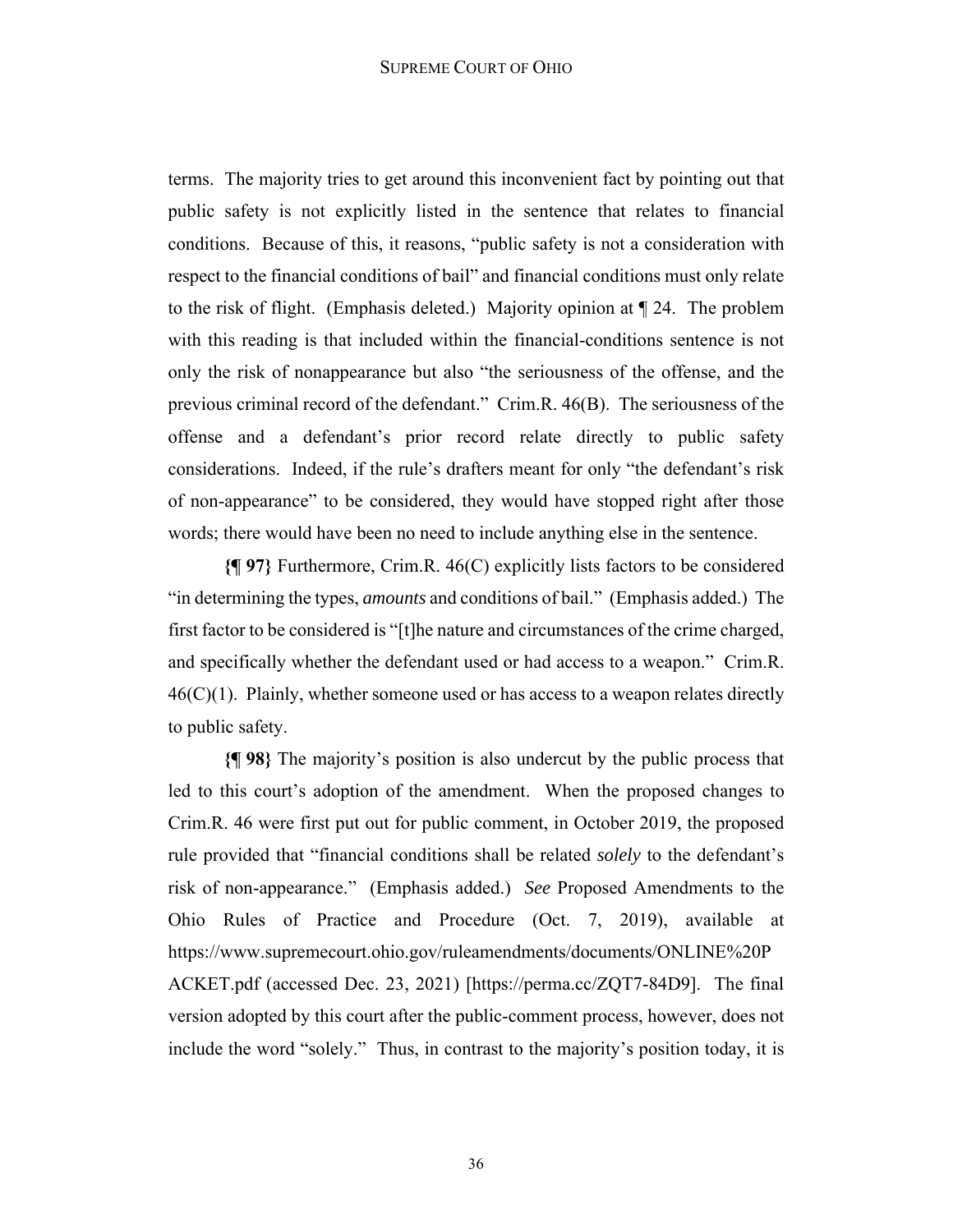evident that the rule amendment was not intended to forbid consideration of public safety in setting a bail amount.

**{¶ 99}** Indeed, the Staff Notes to the July, 1, 2020 amendments to Crim.R. 46 make clear that public safety remains a proper consideration in setting bail. The Staff Notes provide: "Crim. R. 46 has been amended to improve efficiency in setting bail *in an amount* that effectively ensures (1) the defendant's continued presence at future proceedings, (2) that future proceedings will not be impeded by any effort to obstruct justice, and (3) *the safety of any person as well as the community in general*." (Emphasis added.)

**{¶ 100}** The primary purpose of bail is to ensure the appearance of the defendant. *Bland v. Holden*, 21 Ohio St.2d 238, 239, 257 N.E.2d 397 (1970). But up until today, it has been understood that a judge could consider the threat a defendant poses to the public in setting a reasonable bail. *See, e.g.*, *Chari v. Vore*, 91 Ohio St.3d 323, 328, 744 N.E.2d 763 (2001) (in habeas case, upholding trial court's bail decision and noting that the trial court could appropriately consider "the nature and circumstances" of the felonies charged as well as the fact that the defendant "allegedly committed some of the offenses when he was previously on bail"); *Allen v. Altiere*, 11th Dist. Trumbull No. 2015-T-0065, 2015-Ohio-3556, ¶ 19 ("Overall, the primary purposes of bail are to ensure the appearance of the defendant at trial and to provide for public safety"); *Garcia v. Wasylshyn*, 6th Dist. Wood No. WD-07-041, 2007-Ohio-3951, ¶ 4; *Lazzerini v. Maier*, 2018-Ohio-1788, 111 N.E.3d 727, ¶ 2-6 (5th Dist.).

**{¶ 101}** In disregarding all considerations other than the need to ensure the appearance of the accused in court, the majority relies on *Stack v. Boyle*, 342 U.S. 1, 5, 72 S.Ct. 1, 96 L.Ed. 3 (1951). Majority opinion at ¶ 12, 15. However, the United States Supreme Court has since made clear that *Stack* does not stand for the broad proposition for which it is cited by the majority. In *United States v. Salerno*, the court explained that "[n]othing in the text of the [excessive-bail clause of the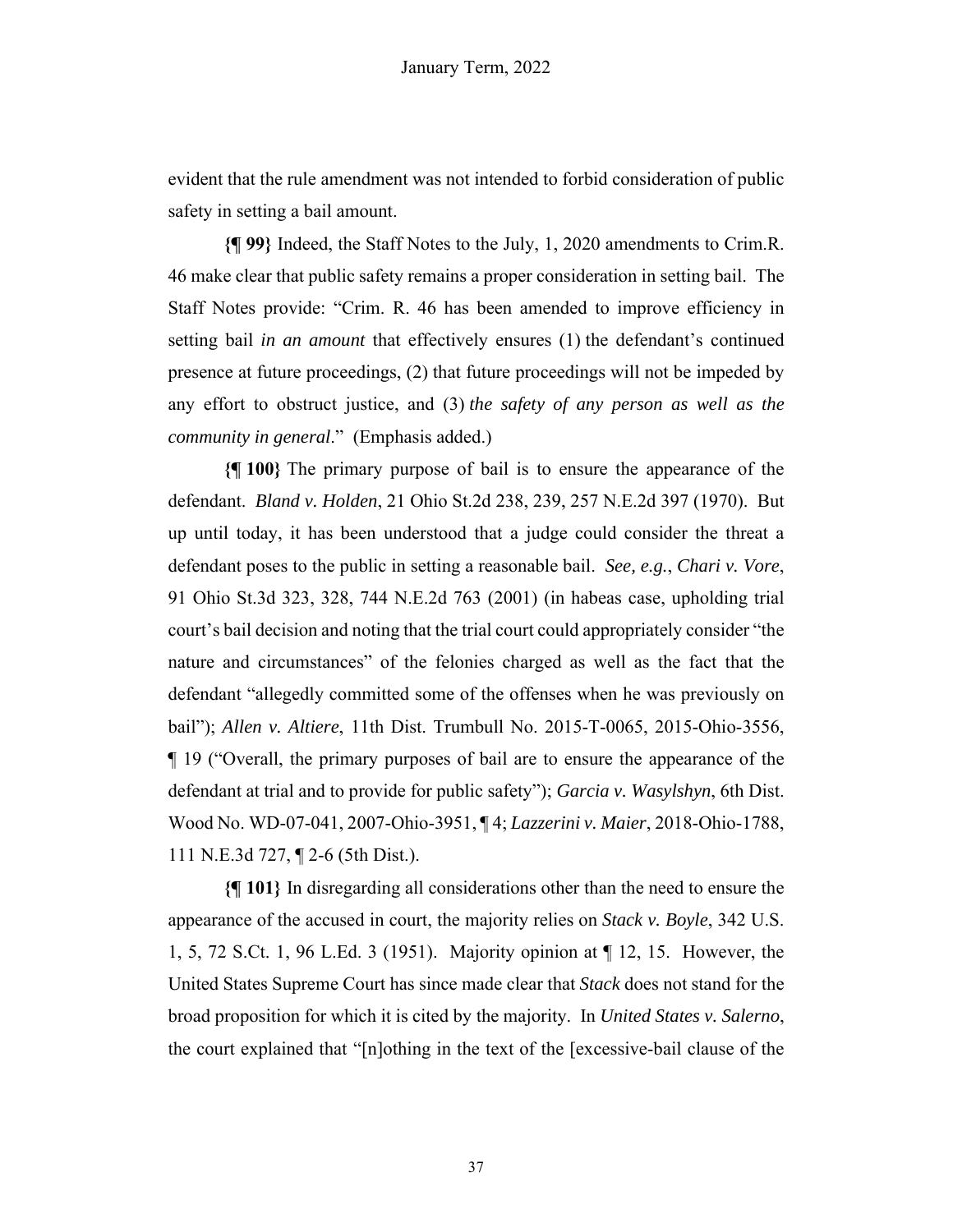Eighth Amendment to the federal Constitution] limits permissible Government considerations solely to questions of flight. The only arguable substantive limitation \*\*\* is that the Government's proposed conditions of release or detention not be 'excessive' in light of the perceived evil." 481 U.S. 739, 754, 107 S.Ct. 2095, 95 L.Ed.2d 697 (1987). Thus, contrary to what the majority suggests, nothing in the federal Constitution precludes a trial court from considering public safety when setting the amount of bail. And certainly nothing in the text of the Ohio Constitution imposes such a prohibition. Article I, Section 9 of the Ohio Constitution.

**{¶ 102}** By prohibiting trial judges from even considering public safety in determining the amount of bail, the majority acts contrary to the plain terms of Crim.R. 46. And by tying the hands of trial judges who must make difficult bail decisions, the majority's action today will almost certainly make our communities less safe.

#### **III. The trial court did not abuse its discretion**

**{¶ 103}** This case is properly reviewed under an abuse-of-discretion standard. Here, DuBose was charged with the most serious of crimes, murder, aggravated robbery and aggravated burglary. It has long been understood that "if an accused is charged with crimes the conviction for which would result in long incarceration, with little hope of early release or probation, the incentive to abscond is greater and the amount [of bail] must be such as to discourage the accused from absconding." *Bland* at 239. The trial court also had before it substantial evidence that DuBose was a flight risk. He fled the jurisdiction after the crime, and when he was apprehended, he provided false identification to the arresting officer. He also had with him \$2,000 in cash and a number of credit cards that were not in his name. Under these circumstances, I cannot say that the trial court abused its discretion in setting the bail that it did.